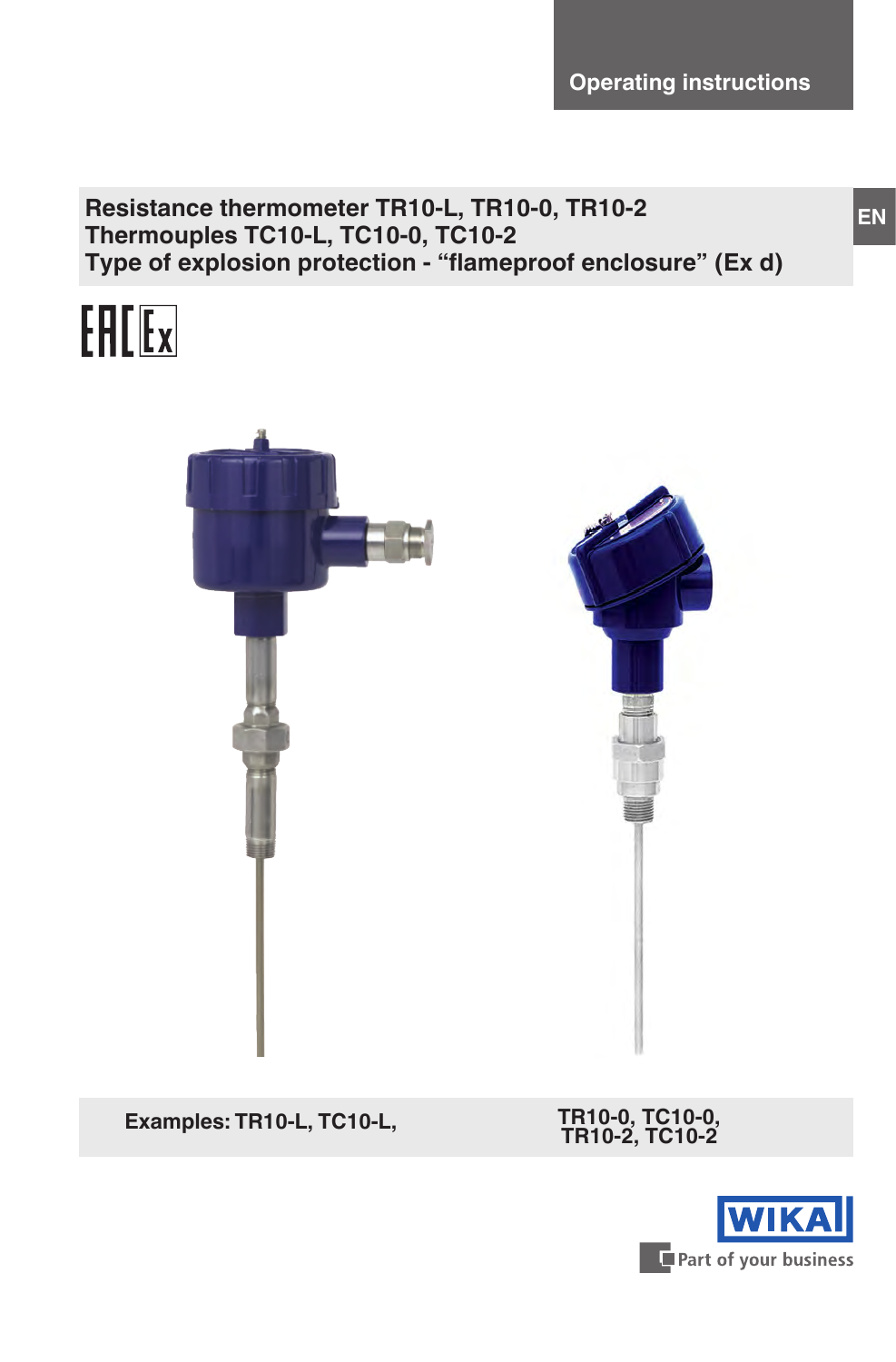© 06/2021 WIKA Alexander Wiegand SE & Co. KG All rights reserved. WIKA® is a registered trademark in many countries.

Read these operating instructions before carrying out any work! Keep them for future reference! This document is intended for use only in the EEU countries.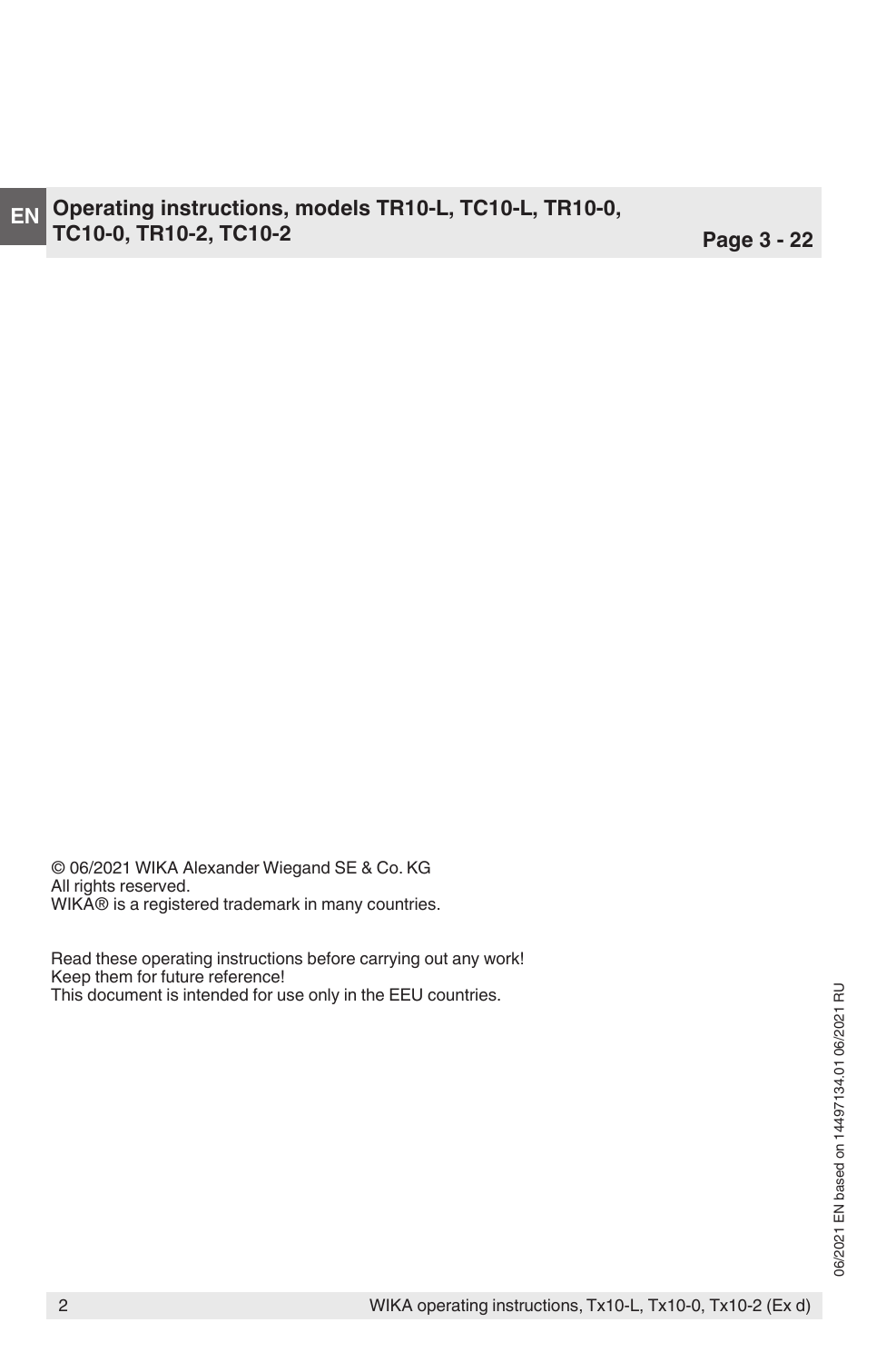# **Content**

| 1. | <b>General information</b>                                   | 4  |
|----|--------------------------------------------------------------|----|
| 2. | <b>Safety</b>                                                | 5  |
| 3. | <b>Specifications</b>                                        | 9  |
| 4. | <b>Design and function</b>                                   | 12 |
| 5. | Transport, packaging, preservation, storage                  | 13 |
| 6. | <b>Commissioning, operation</b>                              | 14 |
| 7. | Information on installation and operation in hazardous areas | 16 |
| 8. | <b>Safety instructions</b>                                   | 17 |
| 9. | <b>Maintenance and cleaning</b>                              | 20 |
|    | 10. Faults                                                   | 21 |
|    | 11. Dismounting, return and disposal                         | 22 |
|    |                                                              |    |

Declarations of conformity can be found at www.wika.com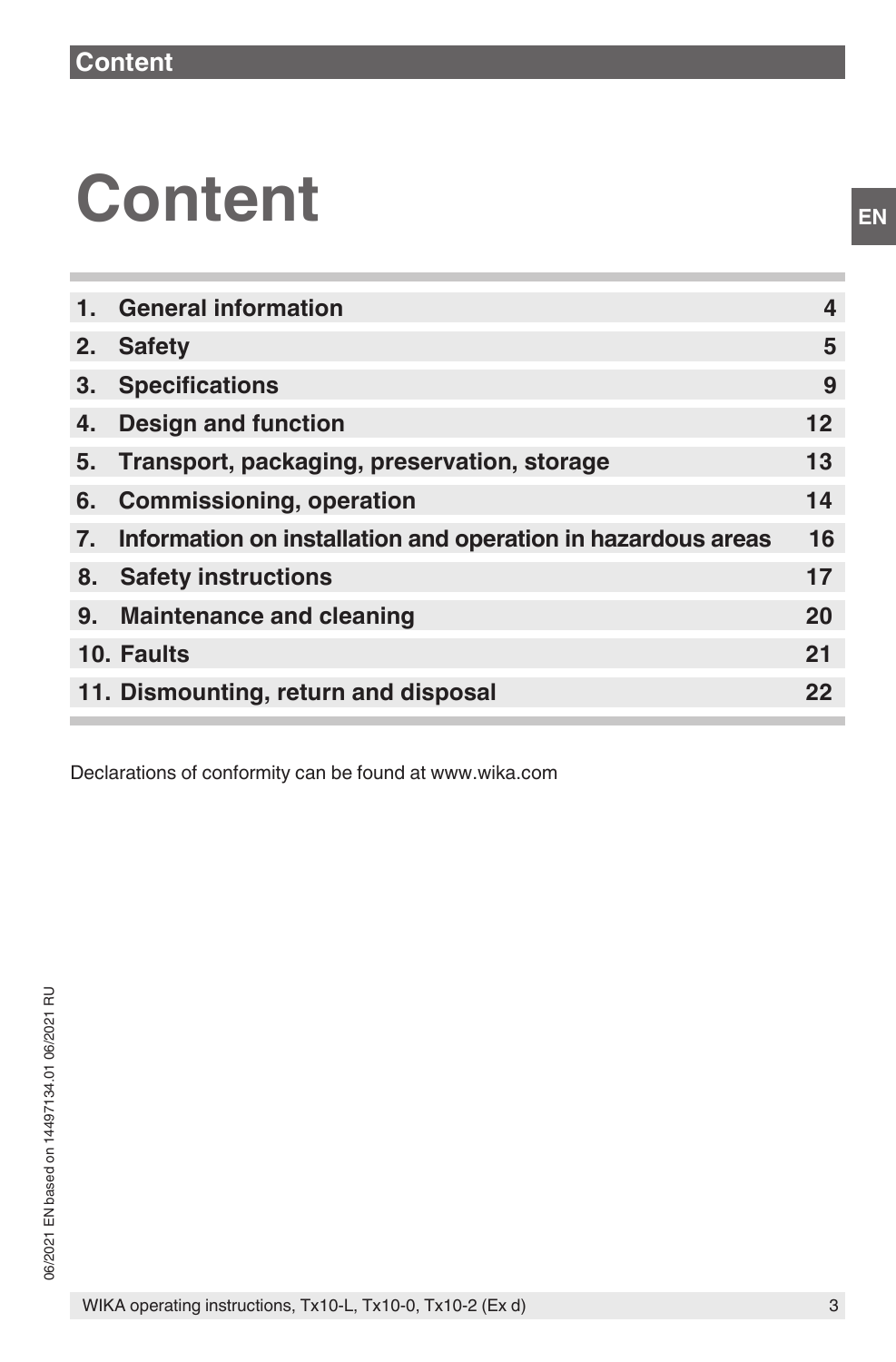# **1. General information**

**EN**

- The instrument described in these operating instructions is manufactured using the latest technology. All components are carefully monitored for quality and compliance with environmental protection requirements. Our quality control systems are certified to ISO 9001 and ISO 14001.
- These operating instructions contain important information on operating the instrument. For safe operation, all safety instructions and operating instructions must be observed.
- Observe the applicable local safety standards and regulations, as well as the general safety regulations applicable to the specific application area of the instrument.
- These operating instructions are included in the scope of delivery of the product and must be kept in the immediate vicinity of the measuring instrument in a place that is fully accessible to the relevant specialists.
- Before using the instrument, skilled personnel must have carefully read and understood these operating instructions.
- The manufacturer disclaims any liability in case of damage caused by using the instrument contrary to its intended use, non-compliance with these operating instructions, operating the instruments by insufficiently qualified skilled personnel or making unauthorised modifications to the design.
- It is necessary to comply with the conditions specified in the supplier's documentation for the instrument.
- The company reserves the right to make technical changes to the design.
- Additional Information:
	- Internet address: www.wika.de / www.wika.com
	- Application consultant: Tel.: +49 9372 132-0 Fax: +49 9372 132-406 info@wika.com

# **Explanation of symbols**



#### **CAUTION!**

... indicates a potentially dangerous situation that can result in serious injury or death to personnel, if not avoided.



#### **WARNING!**

... indicates a potentially hazardous situation that can result in minor injury, damage to equipment or environmental damage, if ignored..



#### **Information**

… is used to indicate helpful tips, recommendations, and information to ensure efficient, trouble-free operation.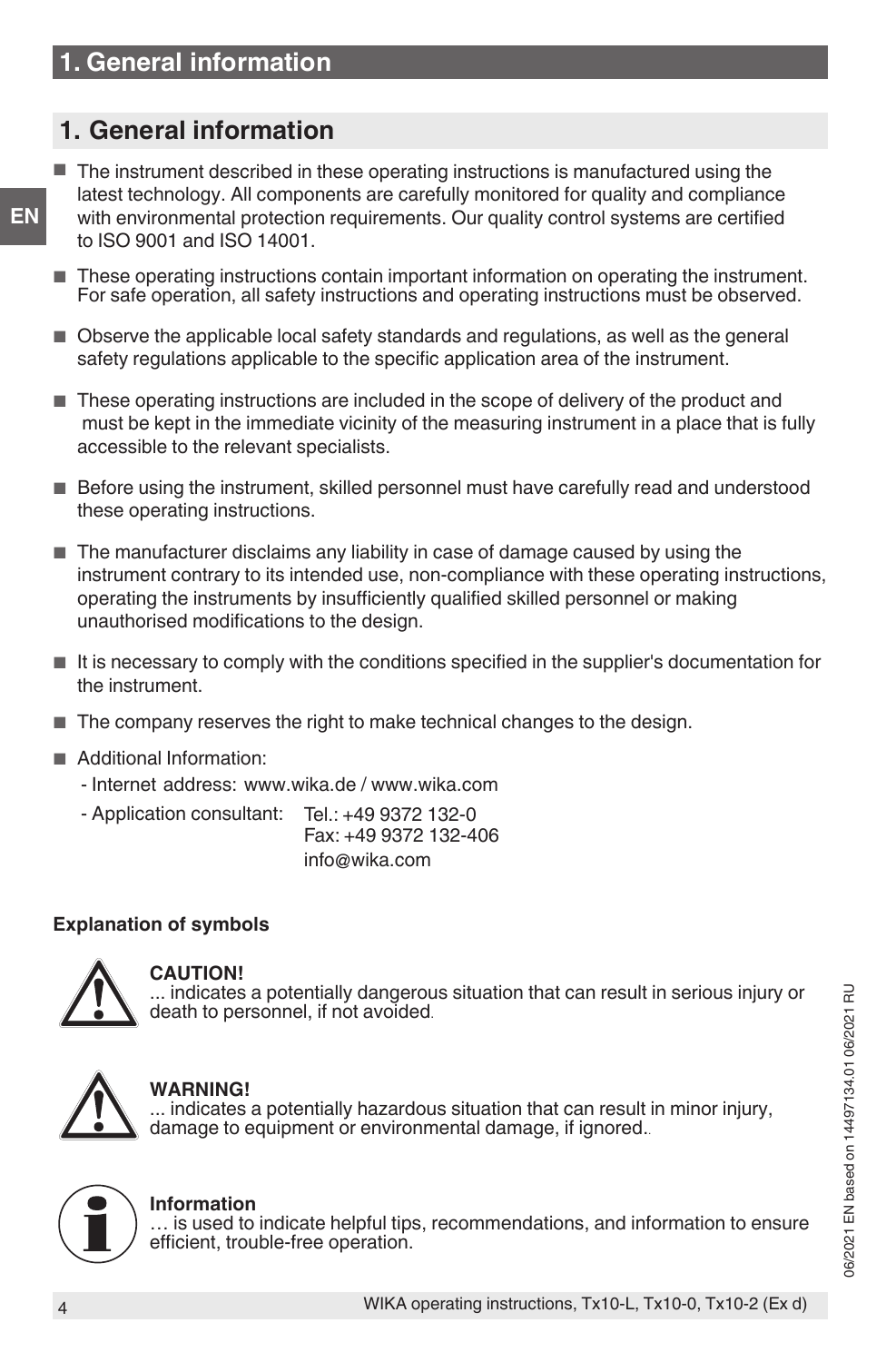# **1. General information / 2. Safety**



# **CAUTION!**

... indicates a potentially dangerous situation in the hazardous area that can result in serious injury or death to personnel, if not avoided.



#### **CAUTION!**

... indicates a potentially dangerous situation that can result in burns from contact with hot surfaces or liquids, if ignored.

# **2. Safety**



## **CAUTION!**

Before installing, commissioning and operating the instrument, make sure that the thermometer has been properly selected with regard to the measuring range, its design and the special measuring conditions.

The thermowell must be selected according to the maximum pressures and temperatures (specified, for example in the data sheet according to DIN 43772).



Failure to do so may result in serious injury and/or damage to equipment.

For more detailed and important safety instructions, see the corresponding sections of these operating instructions.

# **2.1 Intended use**

These instruments are used to measure temperature in hazardous areas of industrial applications.

The instrument has been designed and manufactured exclusively for the applications described in these operating instructions and must only be used for this purpose.

You must familiarise yourself with specifications in these operating instructions. Incorrect handling or operation outside the permissible limits requires the instrument to be switched off immediately and inspected by a certified WIKA service engineer.

Condensation can form when moving the instrument from a cold to a warm environment; this can lead to malfunction. Before putting the instrument into operation, wait until it has warmed up to the temperature of the room in which it is operated.

The manufacturer's liability is void if the instrument is used contrary to its intended use.

**EN**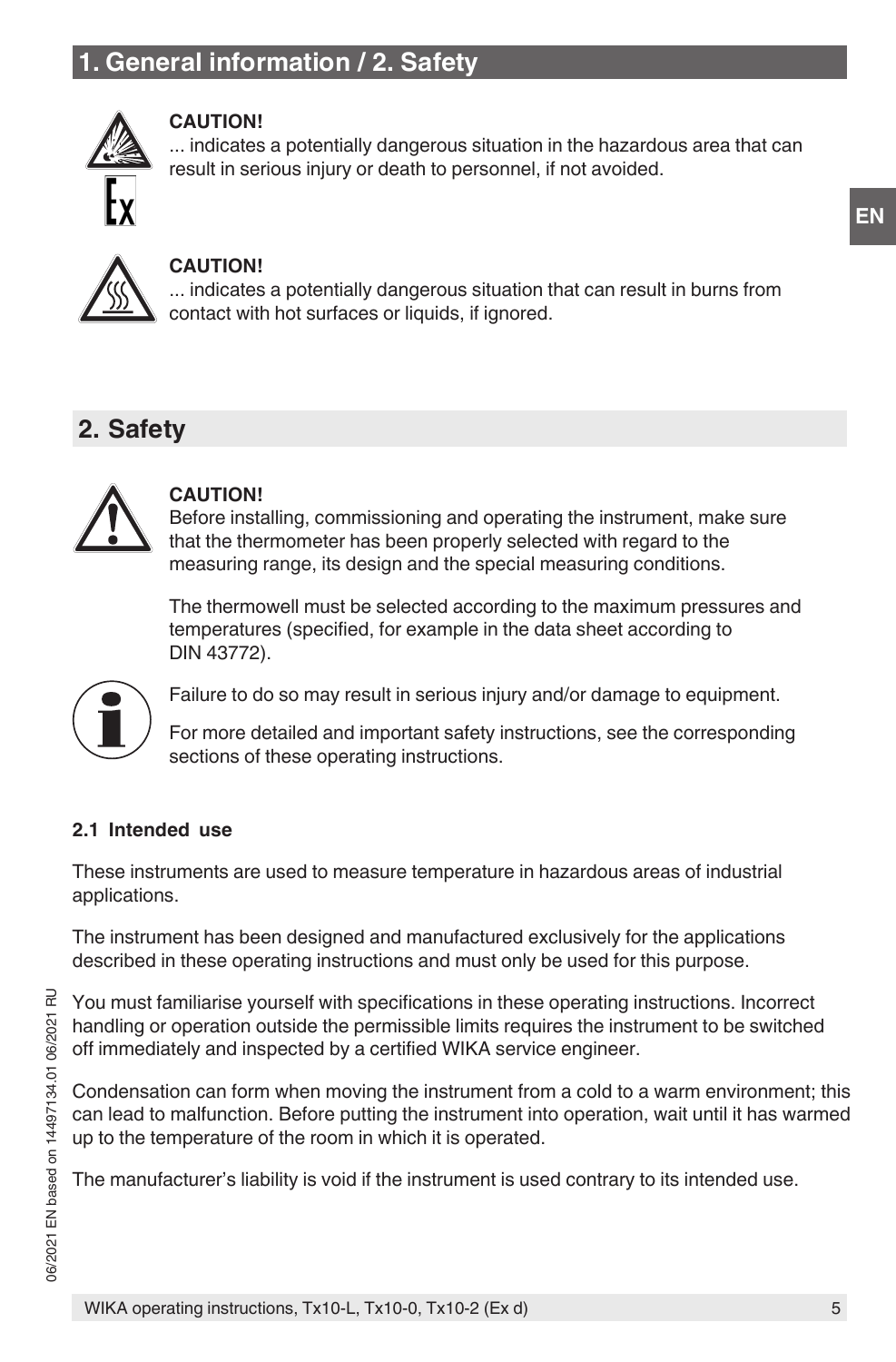# **2.2 Personnel qualification**



## **CAUTION!**

#### **Risk of injury due to insufficiently qualified personnel!**

Improper handling of the instrument can result in serious injury or damage to equipment.

- The activities described in these operating instructions may only be carried out by skilled personnel who have the qualifications described below.
- Do not allow unskilled personnel to enter the hazardous area.

#### **Skilled personnel**

Skilled personnel are understood to be personnel who, based on their technical training, knowledge of measurement and control technology and on their experience and knowledge of country-specific regulations, current standards and directives, are capable of carrying out the actions described and independently recognising potential hazards.

Special operating conditions require special knowledge, for example about aggressive media.

#### **List of possible personnel (user) errors leading to equipment malfunctions and actions to prevent these errors**

Personnel errors are:

1. Incorrect electrical connection. To ensure proper connection, follow the instructions in the "Electrical connections" section.

2. Failure to perform test and incoming inspection of instruments before commissioning.

3. Any actions that can cause the temperature of the instrument surfaces to rise above the values allowed for a particular temperature class. The instrument must be installed in such a way that an increase in the ambient temperature would never cause the temperature of the instrument surfaces to rise above the values allowed for the specific temperature class. The instrument must not be installed in direct sunlight or near heating equipment.

4. Connection to the devices of the uncertified secondary equipment and/or exceeding the permitted parameters of electrical circuits. When connecting, observe the requirements of the instructions for connecting and operation of the secondary equipment.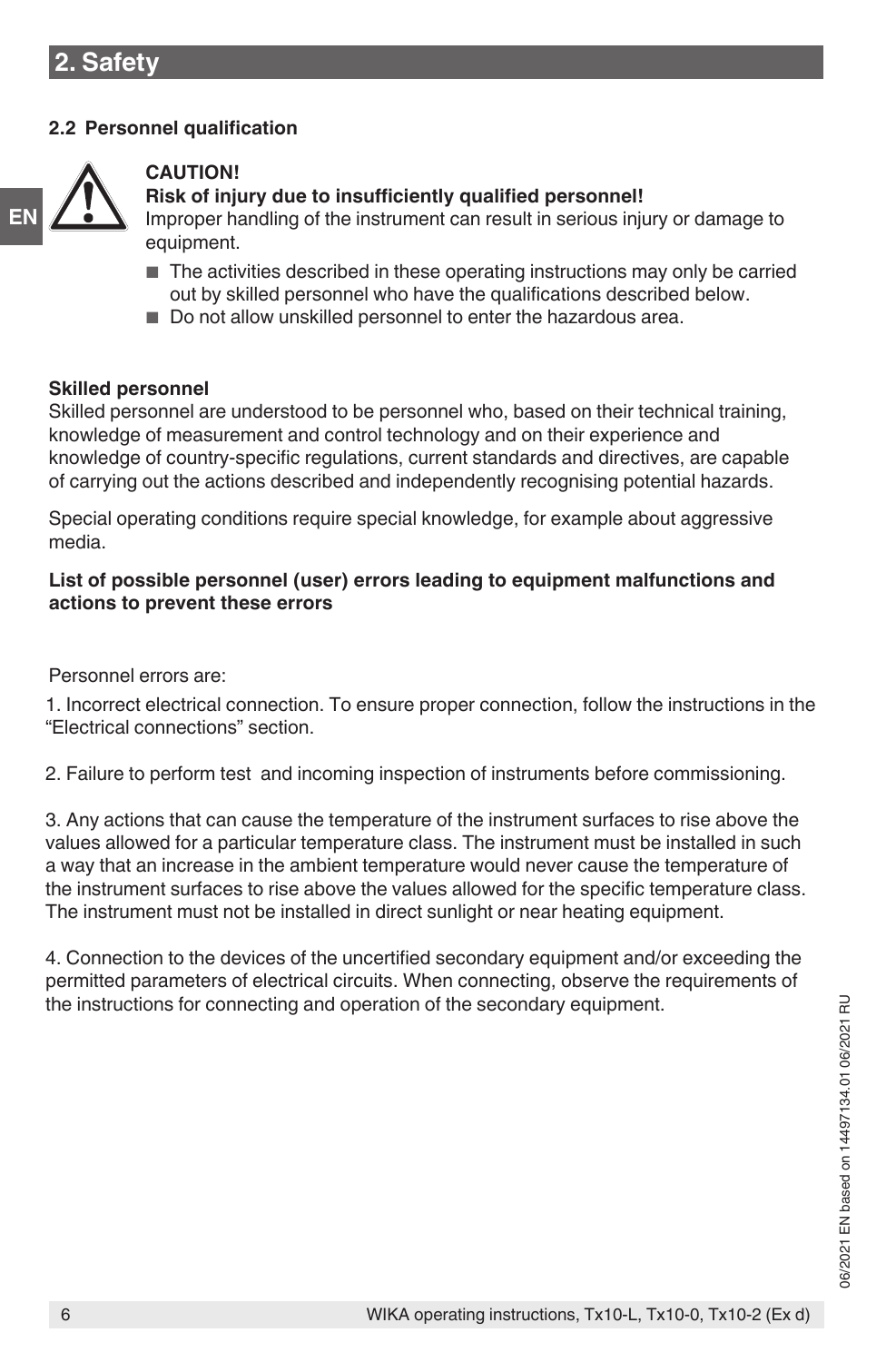## **2.3 Special hazards**



**EN**

#### **CAUTION!**

Read the information in the corresponding certificate and the regulations for installation in hazardous areas (e.g. GOST IEC 60079-14). Failure to do so may result in serious injury and/or damage to equipment.

Additional safety instructions for instruments intended for use in hazardous areas can be found in section 7 "Information on installation and operation in hazardous areas".



## **CAUTION!**

For hazardous media such as oxygen, acetylene, flammable or poisonous gases and liquids, as well as for refrigerators, compressors, etc., the requirements of the relevant rules and regulations must additionally be met.



#### **CAUTION!**

When working with open circuits (printed circuit boards), protection against electrostatic discharge is required. The work table must be grounded and personal wristbands must be provided to protect electrically sensitive electronic components.

To ensure the safe operation of the instrument, the operator must ensure that:

- the adequate first-aid equipment is available and medical care can be provided at any time required
- the operating personnel working with the instrument are instructed at regular intervals in all aspects concerning safety, providing first aid in case of an accident and environmental protection, and are familiar with the operating instructions, especially with the safety instructions contained in this document.



#### **CAUTION!**

Residual media in dismounted instruments can pose a risk to personnel, the environment and the equipment.

Take sufficient precautionary measures.

Do not use this instrument in emergency protection or emergency stop devices. Improper use of the instrument can result in personal injury.

If a fault occurs, the instrument may contain aggressive medium which can be extremely hot and under pressure or vacuum.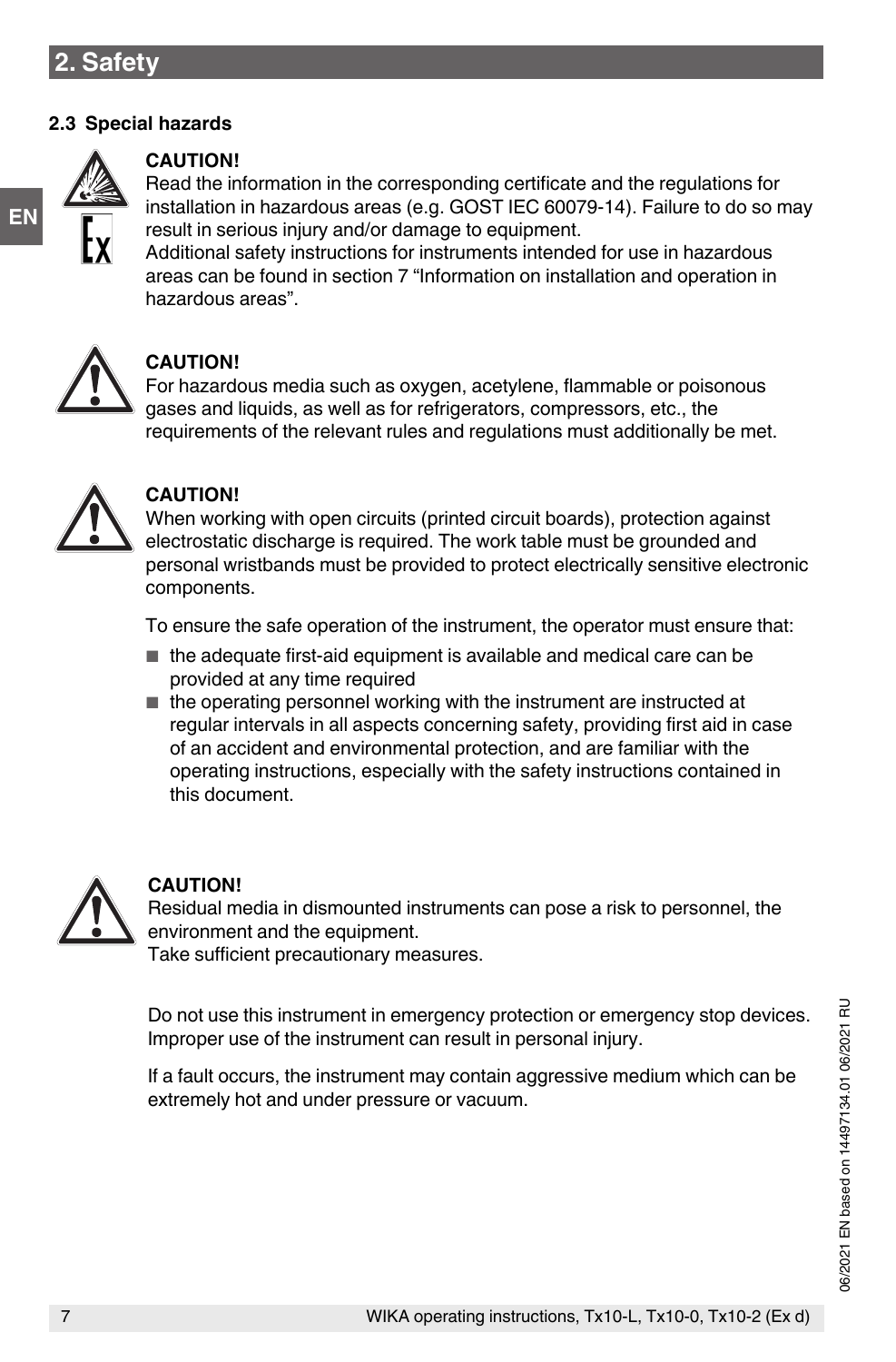# **2.4 Labelling, safety marks**

# **Product label (example)** ■ Product plate for measuring insert



■ Additional information for instruments with explosion protection certificates

| НЕ ОТКРЫВАТЬ ПОД НАПРЯЖЕНИЕМ |  |
|------------------------------|--|

**WIKA** D-63911 Klingenberg  $\overline{0}$   $\overline{0}$   $\overline{0}$   $\overline{0}$   $\overline{0}$ **TR10-A-IICZ**  $\overline{a}$   $\overline{a}$   $\overline{a}$   $\overline{a}$   $\overline{a}$   $\overline{a}$   $\overline{a}$   $\overline{a}$   $\overline{a}$   $\overline{a}$   $\overline{a}$   $\overline{a}$   $\overline{a}$   $\overline{a}$   $\overline{a}$   $\overline{a}$   $\overline{a}$   $\overline{a}$   $\overline{a}$   $\overline{a}$   $\overline{a}$   $\overline{a}$   $\overline{a}$   $\overline{a}$   $\overline{$ 1102AB12 **1 x Pt100 / B / 3 -50 ... +250 °C**  $(3)$ D = 6 mm 525 mm 7  $\Box$  $\epsilon$ ∧⇒Ⅲ  $\mathbb{E} \left[ \mathcal{A} \right]$ 6 Made in Germany <u>ය</u>

Tx10-K

- Model
- Serial number
- Information on the version (measuring element, measuring range...)

Sensor element according to the standard (resistance thermometer)

- $\blacksquare$  **F** = Thin-film measuring resistor
- $W = W$ ire-wound measuring resistor

Sensor element according to the standard (thermocouple) ■ ungrounded

- grounded
- Transmitter model (only for version with transmitter)
- Year of manufacture
- Certification details, certificate number, explosion protection marking
- Sensor symbol
	- ungrounded
- i'w'i ∴ = ungrounded, welded

 $\lfloor \frac{1}{2} \rfloor$  = welded to the sheath (grounded)

- grounded
- quasi grounded 南
- = The thermometer is, due to its low isolation clearances between sensor and sheath, to be considered as grounded.



Before mounting and commissioning the instrument, ensure you read the operating instructions!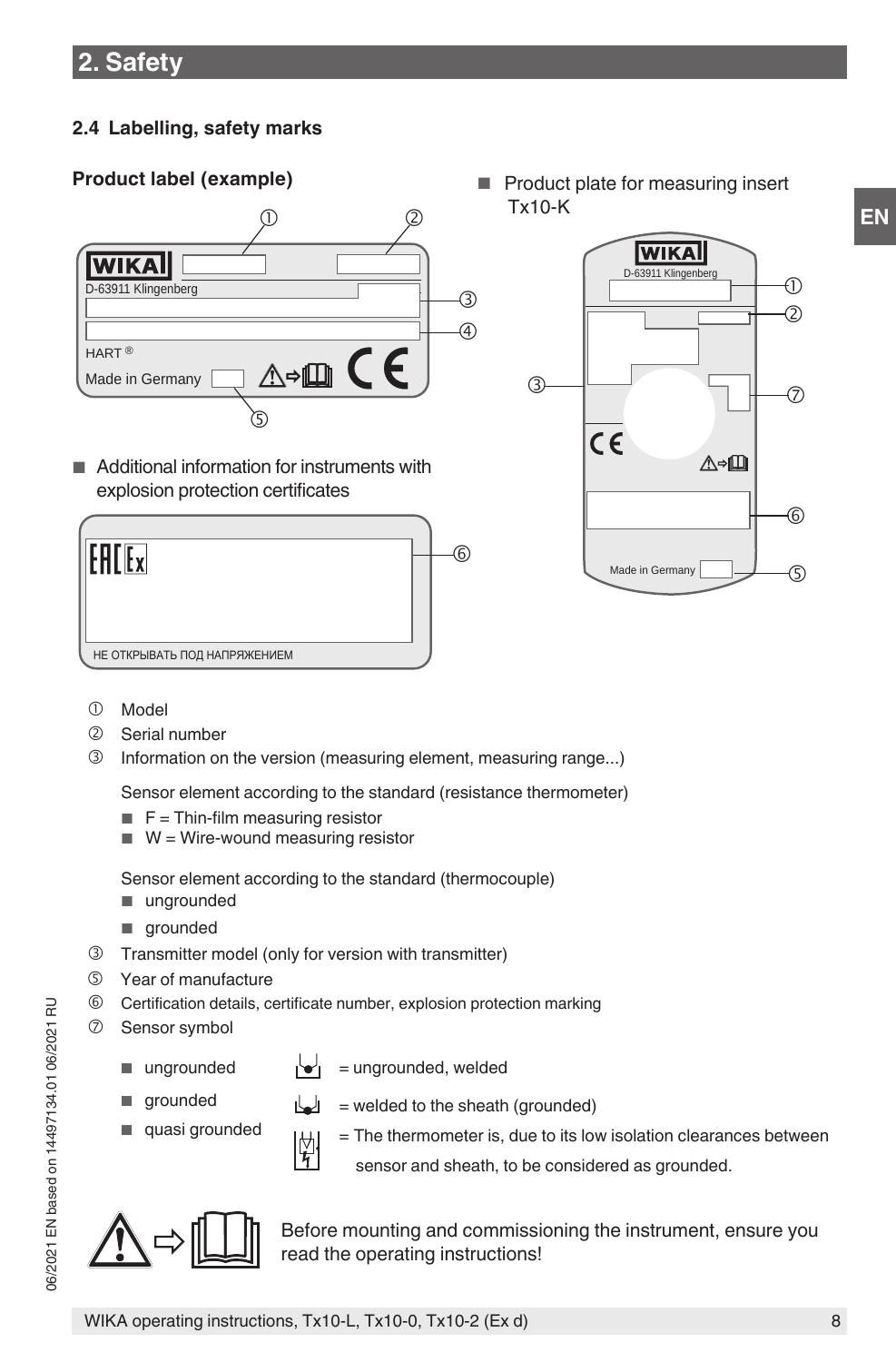# **3. Specifications**

# **3.1 Resistance thermometer**

# **Sensor connection method**

- 2-wire
- 3-wire
- 4-wire

# **Sensor tolerance value per IEC 60751**

- Class B
- Class A
- Class AA

The combinations of a 2-wire connection with class A or class AA are not permissible, since the lead resistance of the measuring insert negates the higher sensor accuracy.

# **Basic values and tolerance values**

Basic values and tolerance values for the platinum measurement resistances are laid down in IEC 60751.

The nominal value of Pt100 sensors is 100  $\Omega$  at 0 °C. The temperature coefficient  $\alpha$  can be stated simply to be between 0 °C and 100 °C with:

 $a = 3.85 \cdot 10^{-3}$  °C<sup>-1</sup>

The relationship between temperature and electrical resistance is described by polynomials, which are also defined in IEC 60751. Moreover, this standard specifies the basic values in °C steps in tabular form.

| <b>Class</b> | <b>Temperature range</b> | Accuracy in $\mathrm{C}$ |                                       |
|--------------|--------------------------|--------------------------|---------------------------------------|
|              | Wire-wound (W)           | Thin-film (F)            |                                       |
| в            | $-196+600$ °C            | $-50+500$ °C             | $\pm (0.30 + 0.0050 \mid t \mid)^{1}$ |
|              | $-100+450$ °C            | $-30+300$ °C             | $\pm (0.15 + 0.0020 \mid t \mid)^{1}$ |
| AA           | $-50+250$ °C             | $0+150$ °C               | $\pm (0.10 + 0.0017 \mid t \mid)^1$   |

1) It I is the value of the temperature in °C without consideration of the sign.

For further specifications see WIKA data sheet and the technical information sheet IN 00.17 "Usage limitations and accuracies of platinum resistance thermometers per IEC 60751".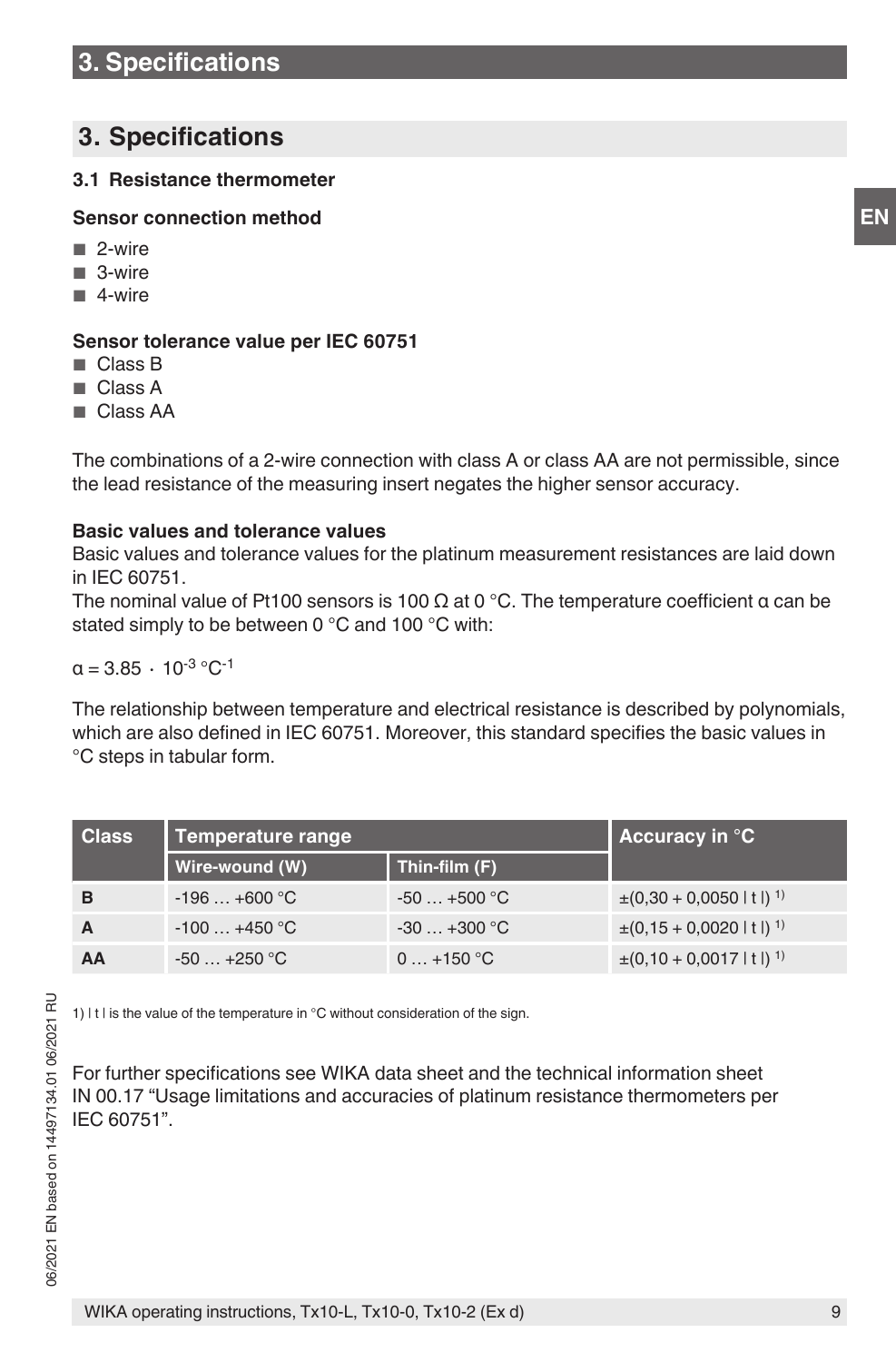## **3.2 Thermocouples**

#### **3.2.1 Sensor types**

|    | <b>Type</b> | Recommended max. operating temperature |                     |                          |  |  |  |
|----|-------------|----------------------------------------|---------------------|--------------------------|--|--|--|
| EN |             | IEC 60584-1:2013                       |                     | <b>ASTM E230</b>         |  |  |  |
|    |             | Class 1                                | Class 2             | <b>Standard, special</b> |  |  |  |
|    | K           | 1,000 °C (1,832 °F)                    | 1,200 °C (2,192 °F) | 1,260 °C (2,300 °F)      |  |  |  |
|    | J           | 750 °C (1,382 °F)                      | 750 °C (1,382 °F)   | 760 °C (1,400 °F)        |  |  |  |
|    | E           | 800 °C (1,472 °F)                      | 900 °C (1,652 °F)   | 870 °C (1,598 °F)        |  |  |  |
|    | N           | 1,000 °C (1,832 °F)                    | 1,200 °C (2,192 °F) | 1,260 °C (2,300 °F)      |  |  |  |
|    | т           | 350 °C (662 °F)                        | 350 °C (662 °F)     | 370 °C (698 °F)          |  |  |  |

## **3.2.2 Potential measurement uncertainties**

Important factors which counteract the long-term stability of thermocouples.

## **Ageing effects/poisoning**

- Oxidation processes in thermocouples that are not properly protected ("bare" thermocouple conductors) lead to changes in the characteristic curve.
- Foreign atoms (poisoning) that diffuse into the alloy lead to changes in the initial composition of the alloy and therefore lead to a change in the characteristic curve.
- The influence of hydrogen makes the thermocouples brittle.

The nickel conductor of a type K thermocouple is often subject to damage by sulphur contained, for example in exhaust gases.

Type J and T thermocouples are less subject to ageing, as conductors made of unadulterated metal oxidise faster In any case, an increase in temperature accelerates the ageing effect.

#### **Green rot**

If the type K thermocouples are used at temperatures between approximately 800 °C and 1050 °C, this can lead to significant changes in thermoelectric voltage. This is caused by depletion or oxidation of the chromium in the NiCr conductor (positive terminal). A precondition is a low concentration of oxygen or vapour in the immediate environment of the thermocouple. The nickel conductor is not subjected to this. The consequence of this influence is a shift in the measured value caused by a decrease in thermoelectric voltage. This effect is exacerbated under oxygen starvation (rarefied atmosphere), as no protective layer of chromium oxide is formed on the surface of the thermocouple to protect the chromium itself.

Because of this effect, the thermocouple is permanently destroyed. The name "green rot" comes from the greenish, shimmering colouration at the break point of the conductor.

From this point of view, the type N thermocouple has an advantage due to silicon content. In this case, a protective oxide layer is formed under the same conditions.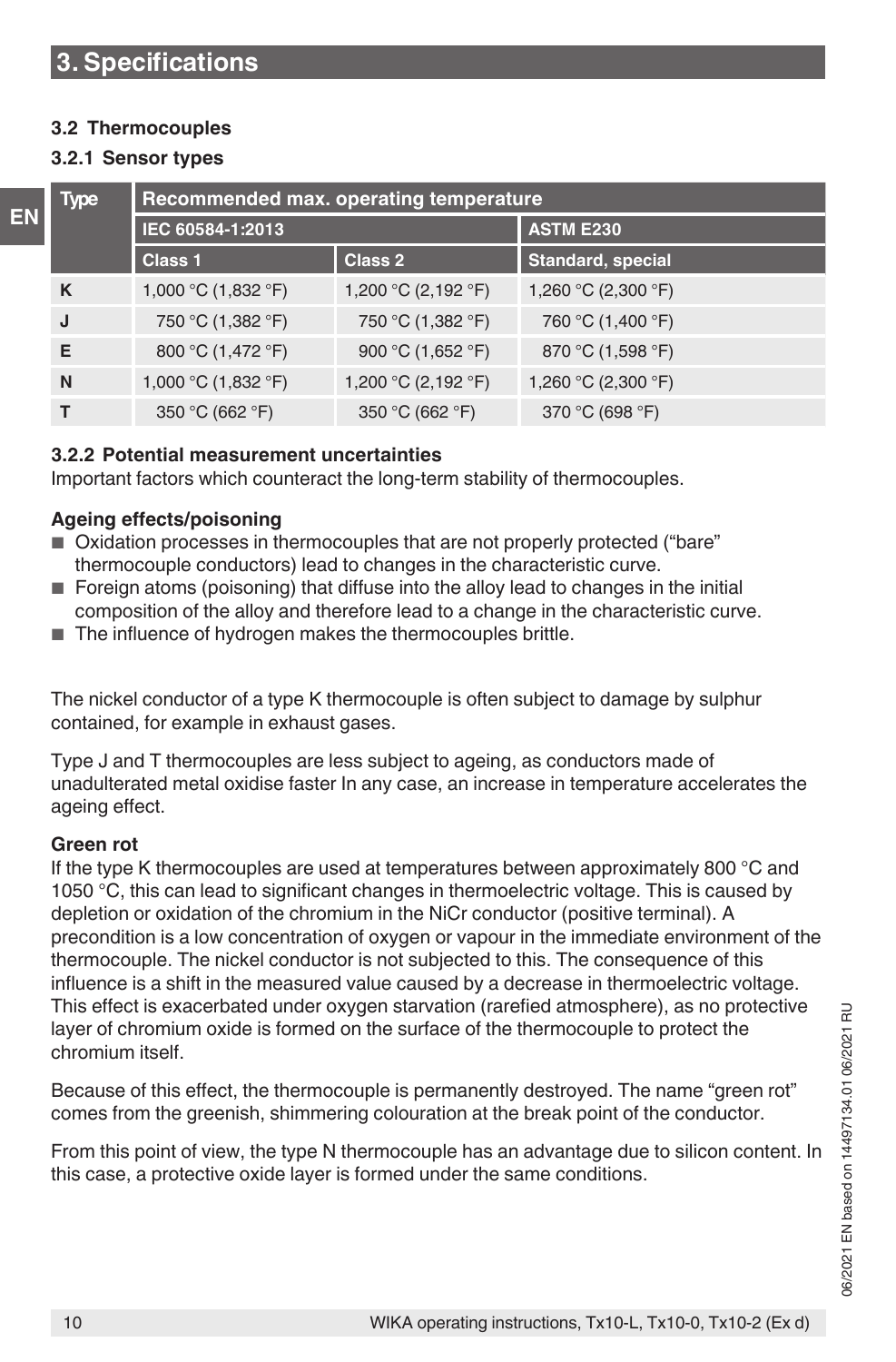# **3. Specifications**

# **K effect**

The NiCr conductor of a type K thermocouple has an ordered crystal lattice structure at temperatures below 400 °C. If the thermocouple heats up more, this causes transition to a disordered state in the temperature range between about 400 °C and 600 °C. Above 600 °C, the state of the crystal lattice is restored. Abrupt cooling of such thermocouples (more than 100 °C per hour) leads to unwanted destruction of the ordered crystal lattice structure in the temperature range from approx. 600 °C to 400 °C. At the same time, the characteristic curve of a type K thermocouple assumes an ordered state which is described by numerical values. This results in a thermoelectric voltage error of up to 0.8 mV (about 5 °C) in the range. The K effect is reversible and in most cases can be eliminated by annealing at a temperature of over 700 °C followed by gradual cooling.

Thermocouples in an enclosure are particularly sensitive in this sense. Cooling in the open air can cause a deviation of up to 1 °C.

In type N thermocouples, it is possible to reduce the ordering effect of the structure within a narrow range by using silicon alloys.

The area of application of these thermometers is limited by both the maximum permissible temperature of the thermocouple and the maximum temperature of the thermocouple materials.

The models listed are available both as single and twin models. Unless specified otherwise, the thermocouple is supplied with an insulated measuring point.

# **Deviation**

The cold junction temperature of  $0^{\circ}$ C is used as the basis for calculating the deviation value. When using a compensating cable or thermocouple cable, an additional measuring deviation must be considered.

For deviation values and more detailed specifications, see the relevant WIKA data sheet and technical bulletin IN 00.23 "Use of thermocouples".



For detailed safety instructions on working in hazardous areas, see section 7 "Information on installation and operation in hazardous areas".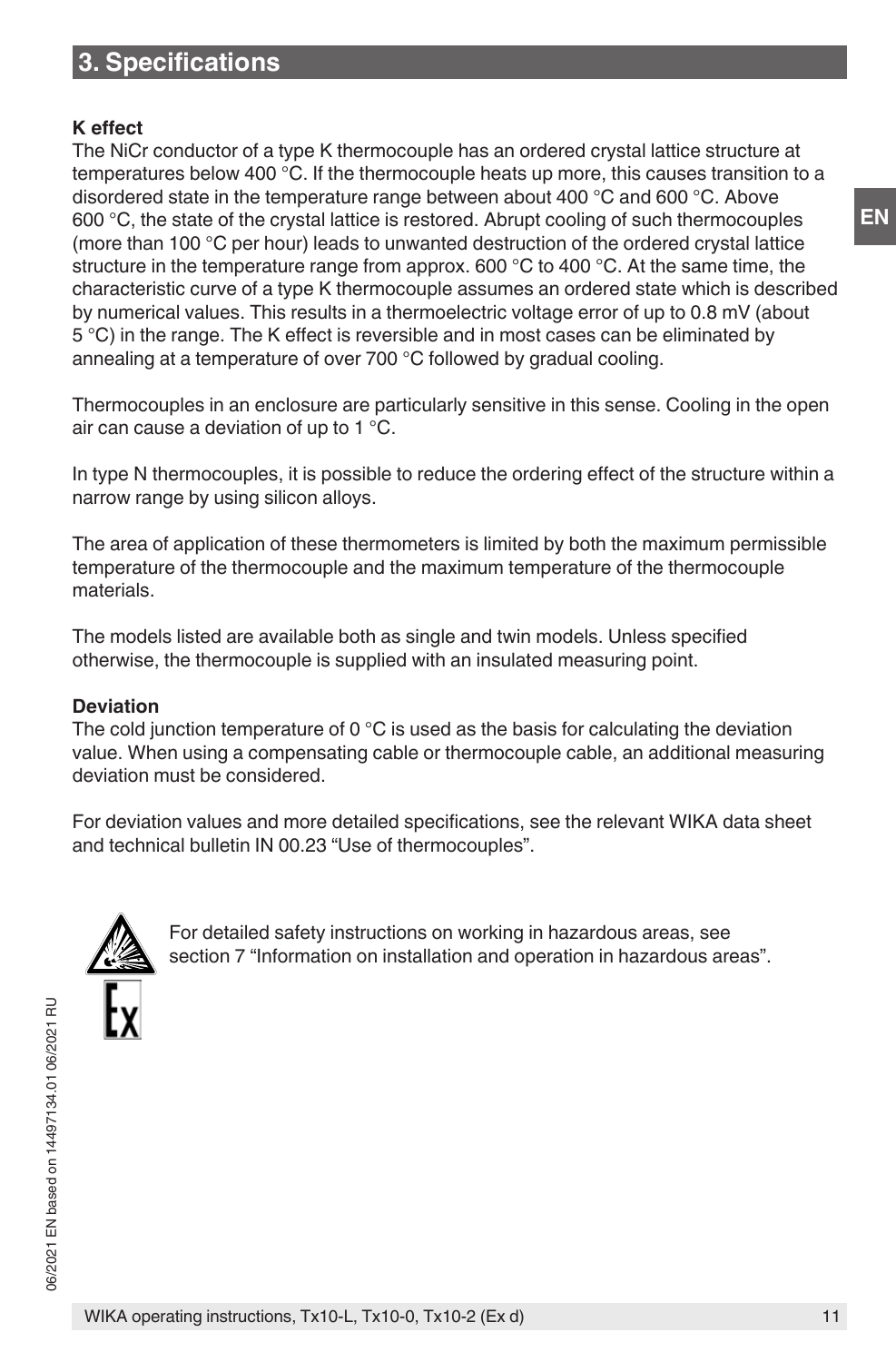# **4. Design and function**

# **4.1 Description**

**EN**

Resistance thermometers and thermocouples contain a measuring insert integrated in an Ex d certified connection. In combination with an explosion-proof fitting screwed into the head, the measuring insert acts as an explosion-proof connection. The measuring insert is replaceable.

# **Design of the sensor element of the resistance thermometer**

The measuring resistor is located inside a housing made of ceramic, refractory compound or thermally conductive paste. The outer protection of the measuring insert tip is formed by a tube sealed on one side which is welded to the mineral-insulated cable.

# **Design of the sensor element of the thermocouple**

The measuring insert of the thermocouple is manufactured from a mineral-insulated cable. The thermocouple consists of the internal conductors of such a cable. The junction point of the thermocouple, depending on the design, is either ungrounded, welded to the sheath of the mineral-insulated cable or welded and grounded.

If the temperature measuring element is intended for a grounded thermocouple, the thermocouple is directly connected to the enclosure. Designs with a diameter of less than 3 mm and grounded thermocouples are considered to be galvanically grounded.

# **Versions (see figures on page 19):**

- Thermometers without explosion-proof fitting may only be used in combination with solid thermowells certified by WIKA with a minimum wall thickness of 1 mm. The thermometer is IIC marked and is suitable for for use in zone 1.
- Once the explosion-proof fitting has been installed in the connection head of the thermometer, the thermowell does not need to be certified. Nevertheless, in most cases the use of a thermowell (solid or welded with a wall thickness of 1 mm) is necessary to ensure easy installation in the process. The thermometer is marked as IIB + H2 and is suitable for use in zone 1.

The design of the thermowell can be anything, but the operating parameters of the process (temperature, pressure, density and flow rate) must be considered.

If a WIKA thermowell is already available or installed, an explosion-proof fitting is not required. WIKA thermometers are manufactured with certified Ex d connection heads. They are made of aluminium or stainless steel.

# **Permissible measuring ranges of the sensors:**

Resistance thermometers TR10-L, TR10-0, TR10-2: -196 ... +600 °C Thermocouples TC10-L, TC10-0, TC10-2: -40 ... +1,200 °C

# **4.2 Scope of delivery**

Carefully check the delivery for completeness on the basis of the delivery note.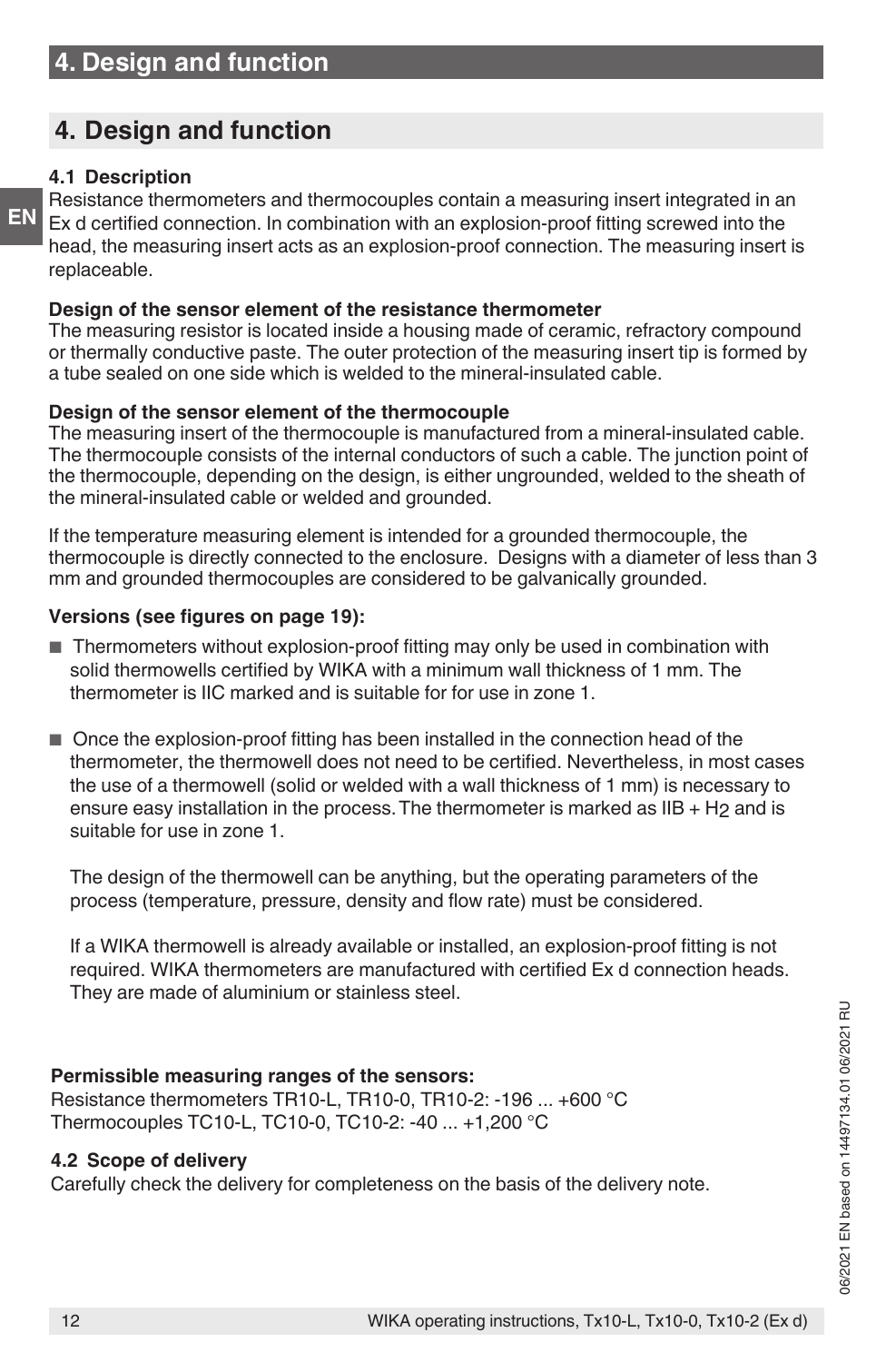# **5. Transport, packaging, preservation, storage**

# **5.1 Transport**

Packed products of the manufacturer may be transported by covered tracks and railroad cars as well as by airplanes in sealed compartments at ambient temperature from minus 50 to plus 60 °С, at relative humidity of no more than 80 %. During loading, unloading and transportation, the container with the products must not be exposed to shocks, falls and precipitation. The containers on the vehicle must be stacked in a way to exclude their movement during transportation. Check the instrument for any damage that may have been caused by transportation. Report any obvious damage to the supplier immediately.

# **5.2 Packaging**

The products are packed according to the manufacturer's instructions. Each product is packed in an individual container – a cardboard box. Upon agreement with the customer, other types of packaging are allowed to ensure the safety of the product during transport and storage. The operating instructions are either enclosed in the product packaging or handed over directly to the user. There is no additional packaging for the documents. Do not remove the packaging until immediately before installation. Keep the package (e.g. for packing when changing installation location or sending the instrument for repair). Preservation is not carried out.

# **5.3 Storage**

# **Permissible storage conditions:**

- Storage temperature: -40 ... +80 °C
- $\blacksquare$  Humidity: 35 ... 85 % relative humidity (without condensation)

# **Avoid exposure to the following factors:**

- Direct sunlight or proximity to heated objects
- Mechanical vibration, mechanical shocks (falling on hard surfaces)
- Soot, fumes, dust and corrosive gases

Store in enclosed rooms. The designated storage period is 3 years. Re-inspection of the condition, replacement of individual components and parts with an expired shelf life must be carried out at least once every 3 months. Individual components and parts with an expired shelf life can only be replaced at the factory. Store the instruments in their original packaging in a location that complies with the above requirements. If the original packaging is not available, pack and store the equipment as follows:

- 1.Wrap the instrument in antistatic plastic film.
- 2.Place the instrument in a container with a shockproof material.
- 3.When storing for long periods (more than 30 days), place a desiccant bag in the packaging.

# **CAUTION!**

Before storing the instrument (for later use), remove the media from the inside. This is of particular importance if the medium is hazardous to health, for example caustic, toxic, carcinogenic, radioactive, etc.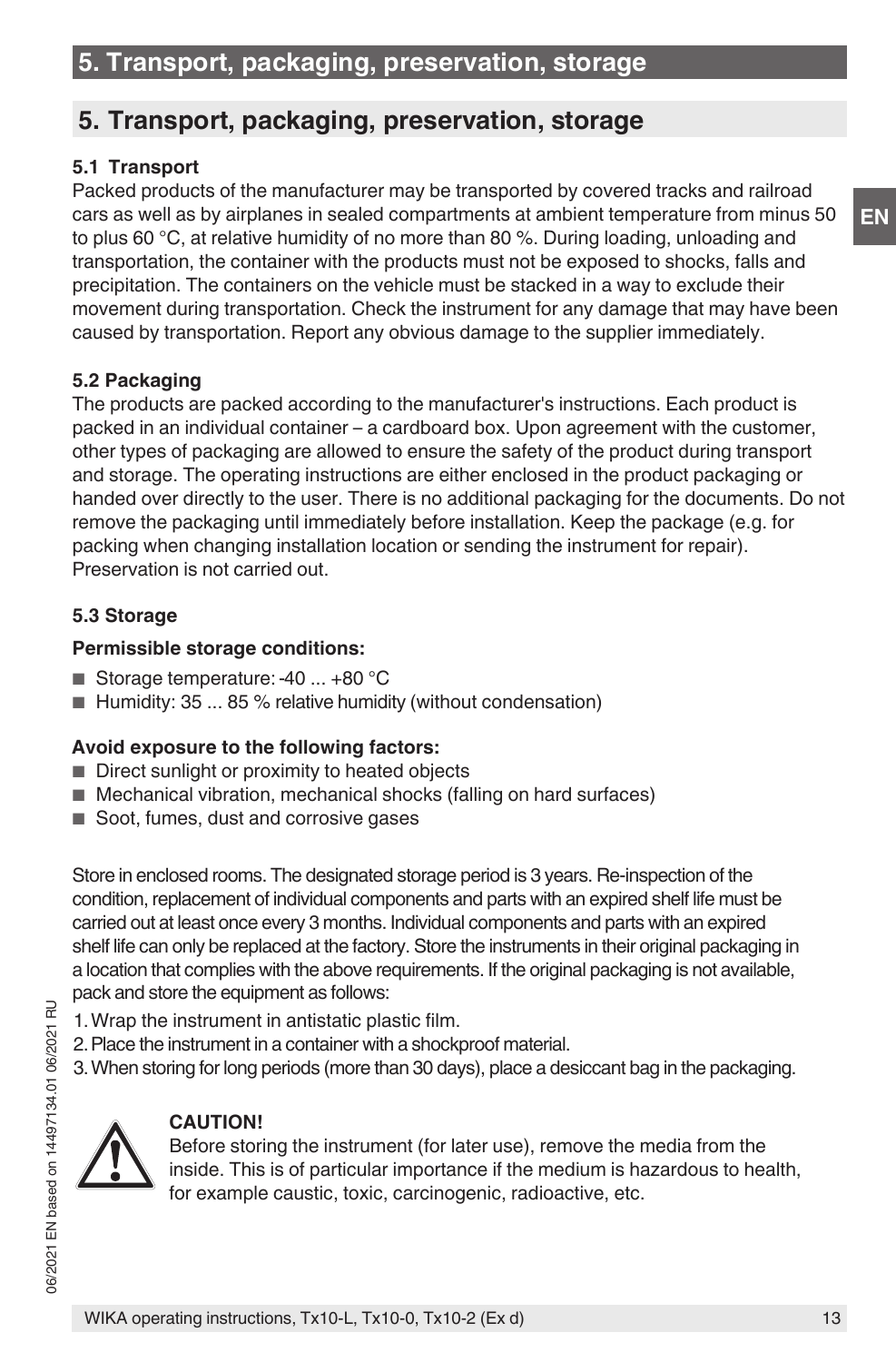# **6. Commissioning, operation**

## **6.1 Removal and installation of the measuring insertv**

If maintenance is necessary, the explosion-proof fitting must be replaced together with the measuring insert. During recalibration, when removing the measuring insert, make sure that both surfaces of the explosion-proof connection (explosion-proof fitting and measuring insert) are not damaged.

#### **6.2 Electrical connections**

# **Connections to the terminal block**

## **Thermoelectric transmitter**





# **Connections to the transmitter built into the connection head (option)**

For electrical characteristics (e.g. connection diagrams, measuring deviation values, etc.), see the corresponding operating instructions and/or data sheet for the transmitter built into the head.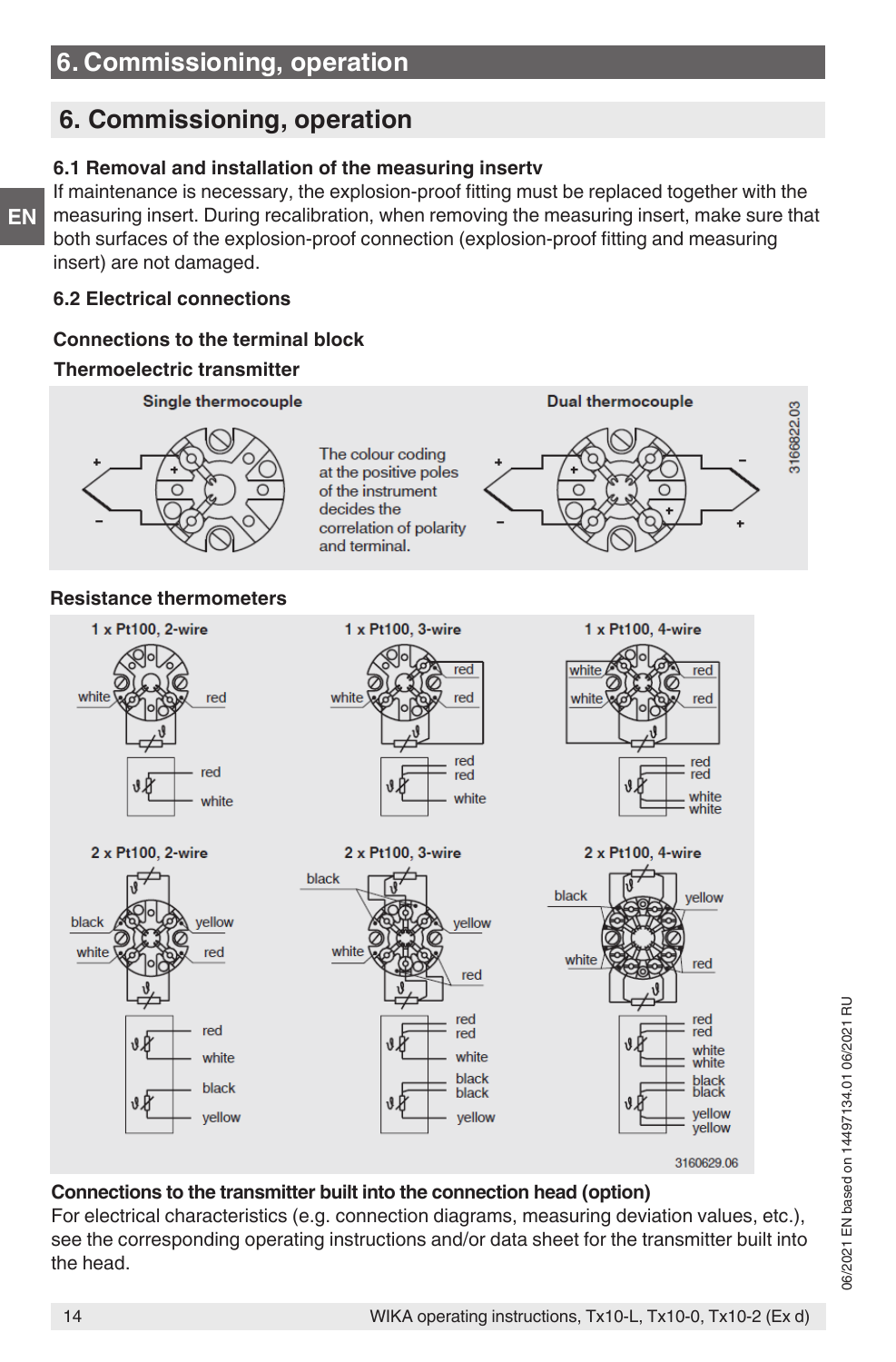# **6.3 Tightening torques**



1) Turns from finger tight (T.F.F.T)

2) Only for versions with fabricated neck tube

- The instrument may only be screwed or unscrewed by means of the hexagon and only to the specified torque using a suitable tool.
- The required torque depends on the dimensions of the connection thread and the seal used (form/material).
- Screwing or unscrewing the connection head is not permitted..
- When screwing in the instrument, make sure that the thread is not bevelled.

#### **6.4 Locking screw**



Always tighten the locking screw to prevent the explosion-proof version of the head from being opened accidentally.

Before opening the head, always loosen the locking screw by the required value.

06/2021 EN based on 14497134.01 06/2021 RU

**EN**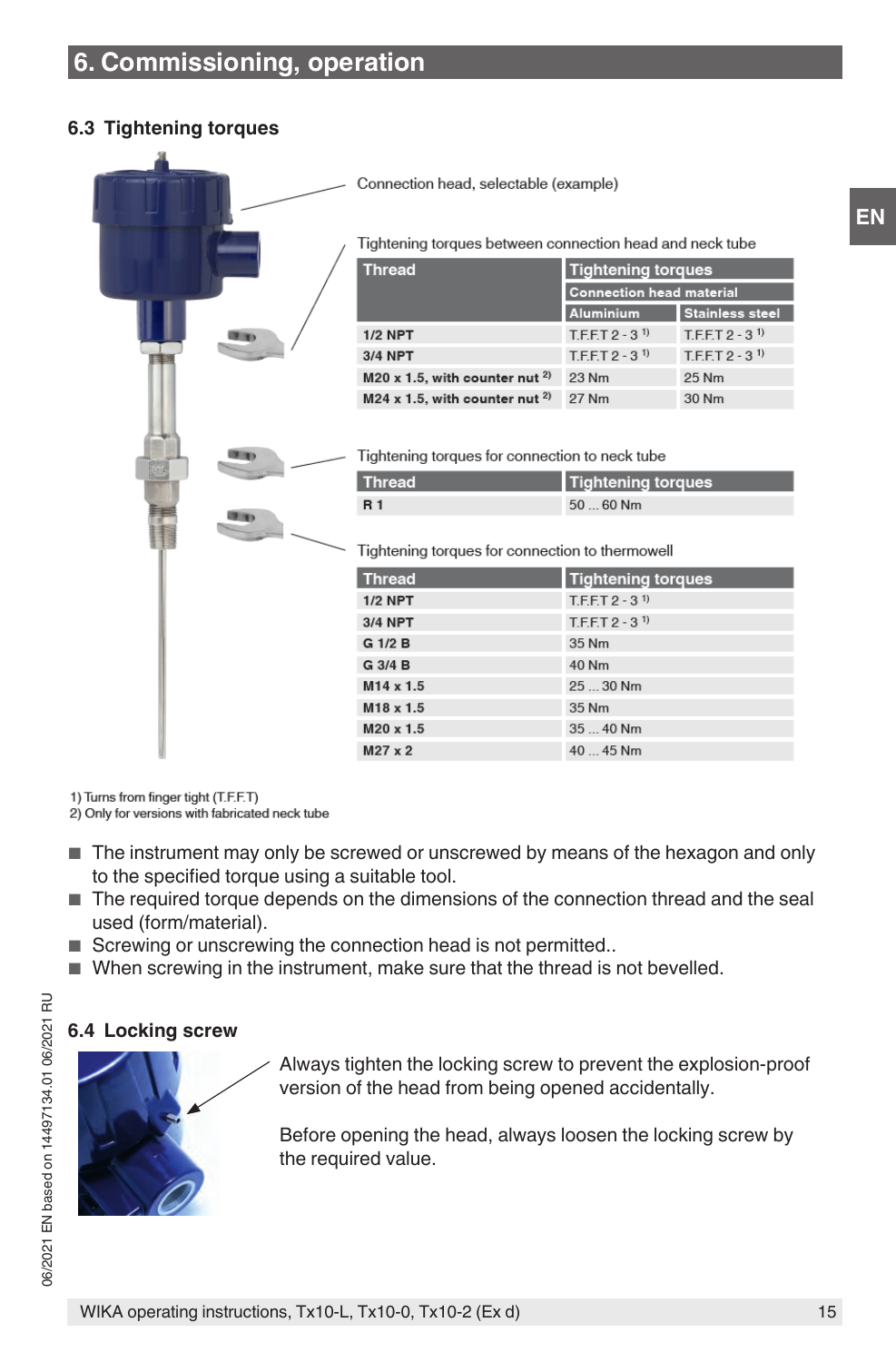# **7. Information on installation and operation in hazardous areas**



# **CAUTION!**

Ignoring the information contained in the operating instructions may compromise explosion protection.



The requirements of the ATEX directive must be complied with. In addition, the local regulations for use in hazardous areas (e.g. GOST IEC 60079-10-1-2013 and GOST IEC 60079-14) apply.

 $\blacksquare$  It is the responsibility of the operator to classify hazardous areas, not of the manufacturer/ supplier of the equipment.

■ The operator guarantees and is responsible for ensuring that safety characteristics of all thermometers used are defined. Damaged thermometers must not be used.

■ Only explosion-proof components (such as cables, cable entries, etc.) should be used for the installation of thermometers.

- The screen must be grounded in accordance with the requirements of GOST IEC 60079-14.
- $\blacksquare$  If a transmitter/digital indicator (option) is used, read the following:

- These operating instructions and the operating instructions of the transmitter/digital indicator

■ Permitted explosion-proof electrical equipment connections for hazardous gas environments are specified in GOST IEC 60079-1-2013.

Explosion-proof connections1) for cylindrical threads2) must be  $\geq$  5 mm for enclosures of < 100 cm<sup>3</sup> and ≥ 8 mm for enclosures of > 100 cm<sup>3</sup>. The number of turns used must be ≥ 5. Explosion-proof connections <sup>1)</sup> for tapered threads <sup>2)</sup> must have  $\geq$  5 turns in each part. The number of turns used must be  $\geq 3.5$ . These parameters for explosion-proof connections must be complied with during installation and operation.

■ The direct threaded connection between the thermometer and the connection head must not be twisted or open. Any adjustment of the housing position must only be made using the additional "nipple-union nut-nipple" neck.

■ The temperature resistance of the cable, depending on the temperature, must correspond to the permissible temperature of the enclosure.

At ambient temperatures above 60 °C, a heat-resistant connection cable must be used.

■ Batteries must not be installed in an explosion-proof enclosure.

1) Section 5.3 of GOST IEC 60079-1-2013

<sup>2)</sup> In accordance with table 3 of GOST IEC 60079-1-2013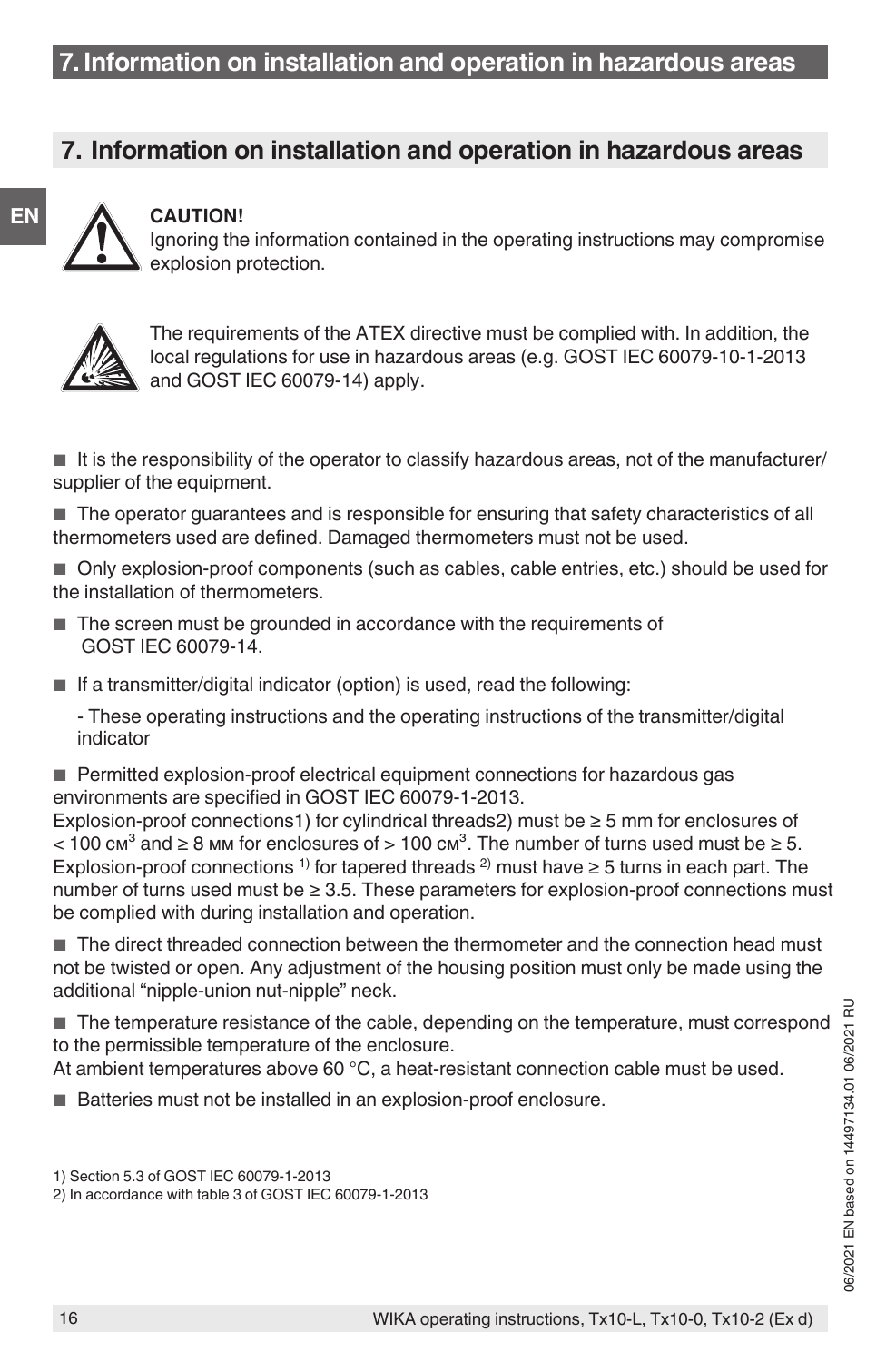■ Capacitors with a residual energy  $\geq$  mJ at the end of the time interval required to open the enclosure must not be installed in an explosion-proof enclosure. The enclosure must not be opened during operation.

After disconnecting the power supply, the enclosure may be opened not earlier than after minutes

- Installation with metal connection heads The head must be grounded to prevent exposure to electromagnetic fields and electrostatic discharge. It does not need to be connected separately to the equipotential bonding system. It is sufficient that the metal thermowell has permanent and reliable contact with the metal tank, its components or pipework connected to the equipotential bonding system
- Neither repairs nor structural modifications are permitted, and any would void the guarantee and the respective certification.
- The manufacturer shall not be responsible for constructional modifications after delivery of the instruments.

# **8. Safety instructions**

# **8.1 Explosion protection designation**

| <b>Design</b>                                           | <b>Explosion-proof fitting</b> |
|---------------------------------------------------------|--------------------------------|
| Solid-machined thermowell<br>min. wall thickness mm     | <b>No</b>                      |
| Solid-machined thermowell<br>(min. wall thickness 1 mm) | Yes                            |
| <b>Welded thermowell</b><br>min. wall thickness mm      | Yes                            |
| <b>Without thermowell</b>                               | Yes                            |

# **See valid certificate TRTS012/2011**

**Electrical parameters**  $U_m = DC$  30 V  $P_m = 2 W$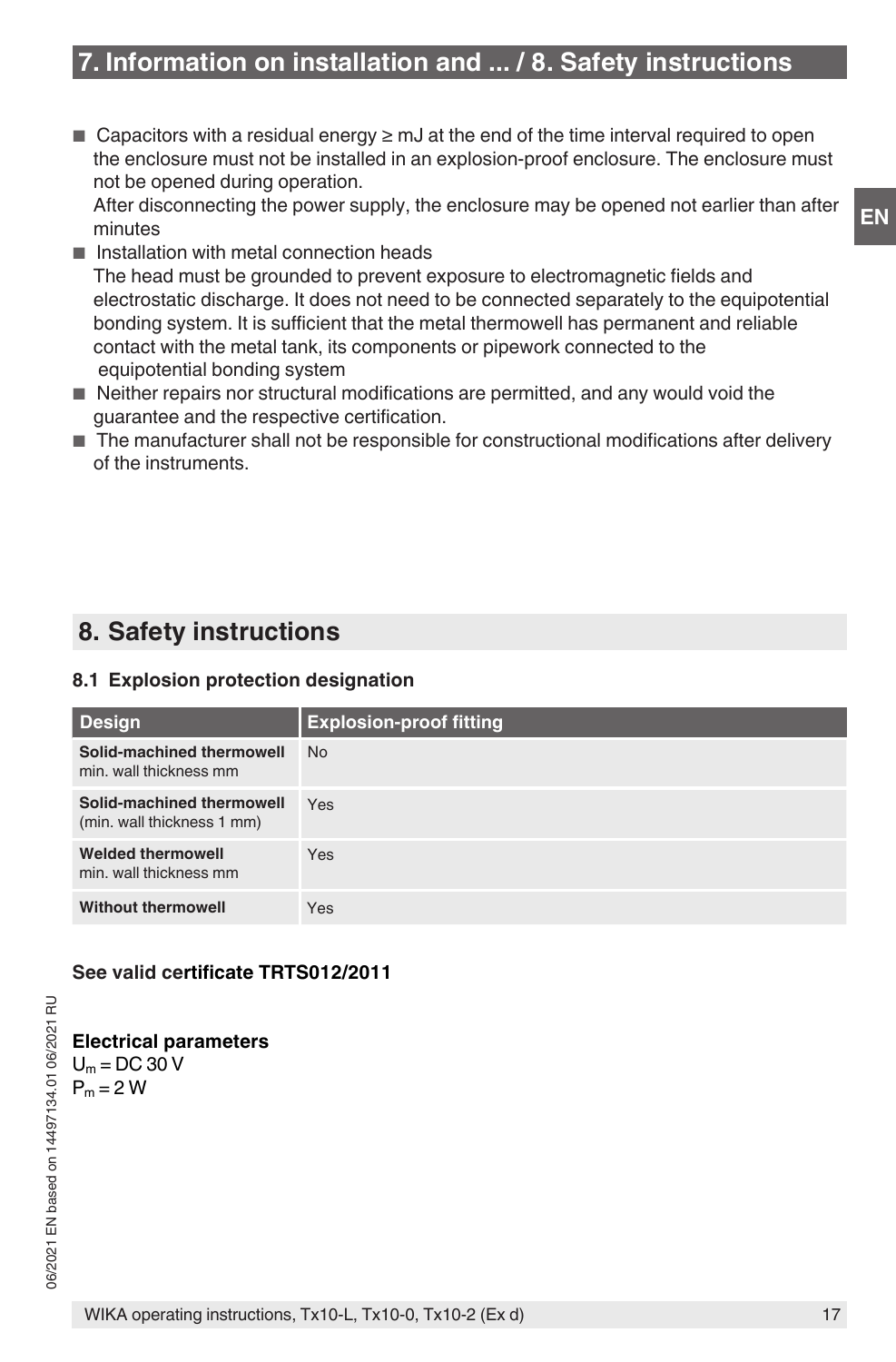# **8.2 Specific conditions for safe use (X conditions)**

- 1. Ambient temperature limits:
- T6:  $-60^{11}/-50^{11}/-40...+60^{\circ}$ C
- T5:  $-60^{11}/-50^{11}/-40...+75$  °C
- Т4...Т1: -60<sup>1)</sup>/-50<sup>1)</sup>/-40 ... +80 °С
- 2. Measures must be taken to ensure that heating or cooling caused by external sources does not cause the entire thermometer assembly to exceed the permissible operating temperature.
- 3. All cable entries must be certified and compatible with the type of protection used.
- 4. For Ex d IIC Gb: The nipples, union nuts and/or connectors used for the sensor connections must have appropriate Ex d certificates and must be compatible with the equipment class indicated in its marking. The maximum length of nipples must be ≤ 15.24 cm (6").
- 5. For Ex tb: Nipples, union nuts and/or connectors used for sensor element connections must ensure that the entire thermometer assembly has the required ingress protection class.
- 6. For temperatures above 70  $^{\circ}$ C, select a cable that is suitable for use in the required ambient temperature range.
- 1) optional version

# **8.3 Ensuring the explosion protection of the instrument**

The explosion protection of the instrument (Ex d explosion protection) is ensured by enclosing the electrical parts in a explosionproof enclosure which withstands the pressure of an explosion and prevents the transmission of the explosion to the surrounding explosive atmosphere.

# **8.4 Requirements for ensuring that the specifications of the explosion-proof equipment are maintained**

- 1.During operation, storage and transport, the instruments must not be exposed to mechanical, chemical and other influences that can compromise the tightness of the housing, the condition of cables and cable entries, and cause damage to the insulation.
- 2.Modifications to the instrument design are not allowed!
- 3.Explosion-protected version of "Ex d" instruments must be visually inspected by the personnel in charge at regular intervals, at least once every 3 months. During inspection, ensure that:
- there are no changes or deviations from the normal condition of the equipment;
- the cable entry is undamaged;
- unused cable entries are provided with plugs, seals are undamaged, the cover of the housing is tightened all the way;
- all bolts required by design are present and properly tightened;
- the label with the explosion protection marking is present as well as the warning notice indicating that the cover must not be opened when the instrument is energised.
- 4. When operating the explosion-protected version of "Ex d" instruments, it is not allowed to:
- open the enclosure of the instrument whose live parts are energised;
- carry out any work on an instrument which is energised;
- operate the instrument if its enclosure is damaged.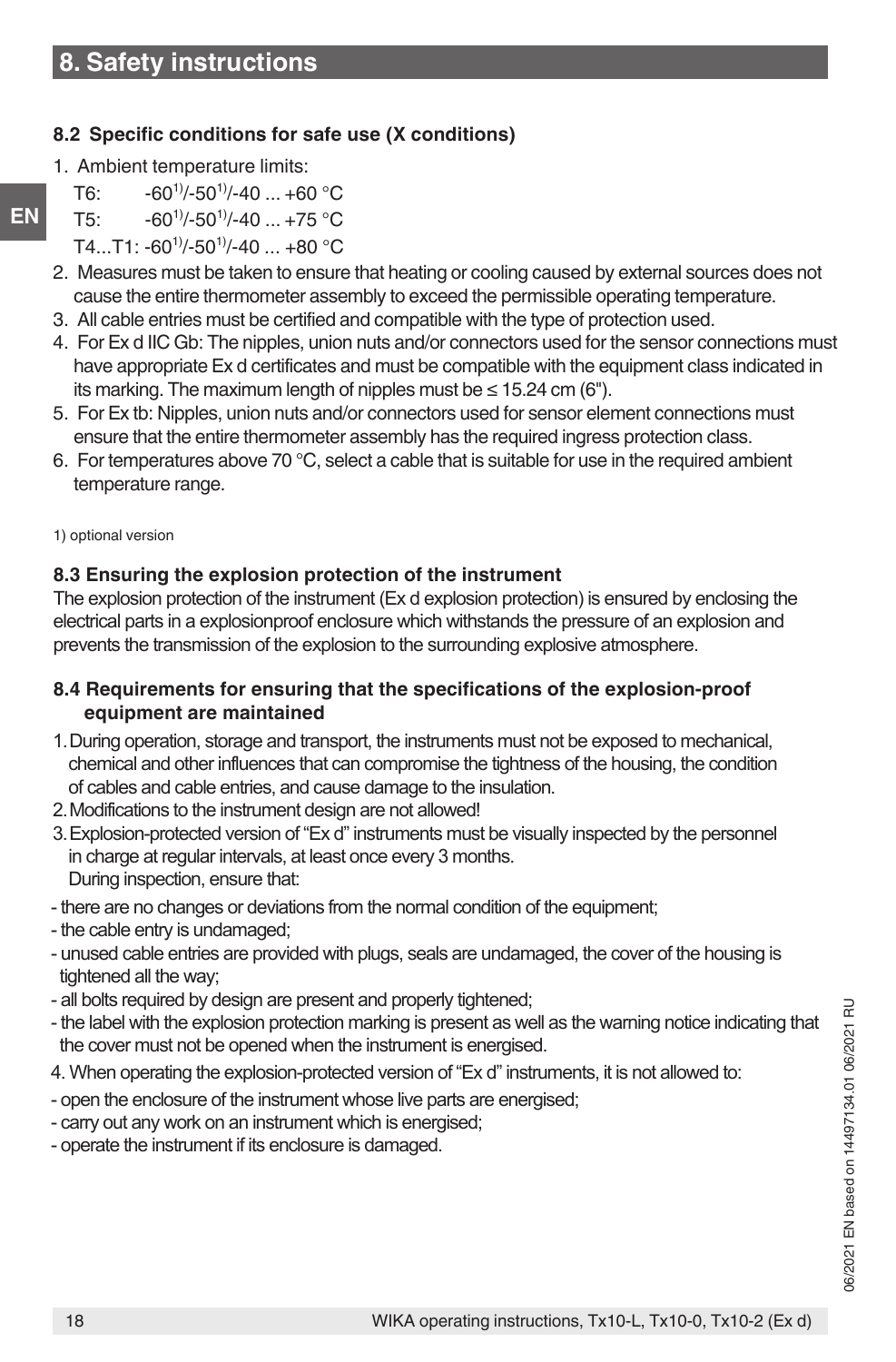

# **Temperature class classification, ambient temperatures**

The connection head may become hot due to a malfunction of the built-in transmitter. The permissible ambient temperature depends on the connection head used and whether there is an additional transmitter built into the head.

# **The following ratios apply to all WIKA connection heads with built-in WIKA transmitters:**

The temperature increase on the surface of the connection head or housing is less than 25 K if the following conditions are observed: power supply  $U_B$  maximum DC 30 V when the transmitter is operated in a current limit of 22.5 mA.

|  |  |  |  |  |  | These conditions determine the following temperature classification: |
|--|--|--|--|--|--|----------------------------------------------------------------------|
|--|--|--|--|--|--|----------------------------------------------------------------------|

| <b>Type of atmosphere</b> | Temperature class | Temperature limits of the<br>ambient temperature |
|---------------------------|-------------------|--------------------------------------------------|
| Gas                       | T6                | $-60^{1}/-50^{1}/-40+60$ °C                      |
|                           | T <sub>5</sub>    | $-60^{11}/-50^{11}/-40$ +75 °C                   |
|                           | T4T1              | $-60^{11}/-50^{11}/-40$ +80 °C.                  |
| <b>Dust</b>               | T80T440 °C        | $-60^{11}/-50^{11}/-40$ $+60^{\circ}$ C          |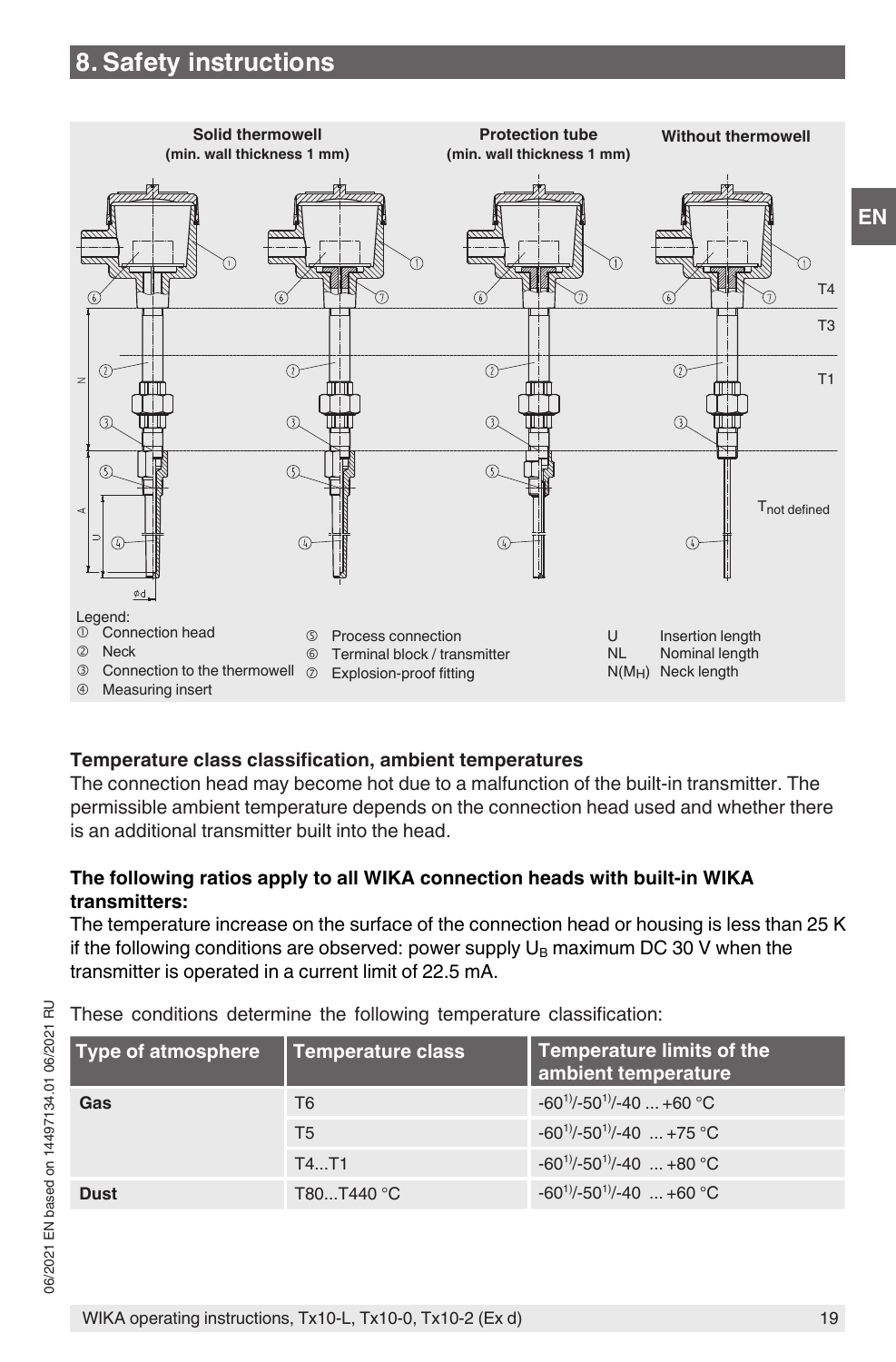# **8. Safety instructions / 9. Maintenance and cleaning**

The temperature class depends on the application and the ambient temperature. Permissible ambient temperature for third-party products can be found in the relevant regulations and/or data sheets. Nevertheless, unacceptable heat transfer from the process, which can result in exceeding the permissible housing temperature or temperature class, must be prevented by suitable thermal insulation or by using a neck tube in the design of the thermometer.

# **9. Maintenance and cleaning**

#### **9.1 Maintenance**

**EN**

The thermometers described in these operating instructions are maintenance-free.

Repairs must only be carried out by the manufacturer of the equipment.

# **9.2 Cleaning**



# **CAUTION!**

- Disconnect the electrical connections before cleaning them.
- Clean the instrument with a moist cloth.
	- Electrical connections must not be exposed to moisture.
	- To protect personnel and the environment from residual media, rinse or clean the dismounted instrument before returning it.
	- Residual media in a dismounted instrument can result in a risk to personnel and the environment. Use personal protective equipment.



For information on returning the instrument, see section 11.2 "Return".

# **9.3 Calibration, recalibration**

It is recommended that the measuring insert is calibrated at regular intervals (resistance thermometers: every 24 months, thermocouples: every 12 months).

This period can be shorter, depending on the particular application.

Calibration can be carried out both by the manufacturer of the equipment and by qualified technical personnel using calibrators.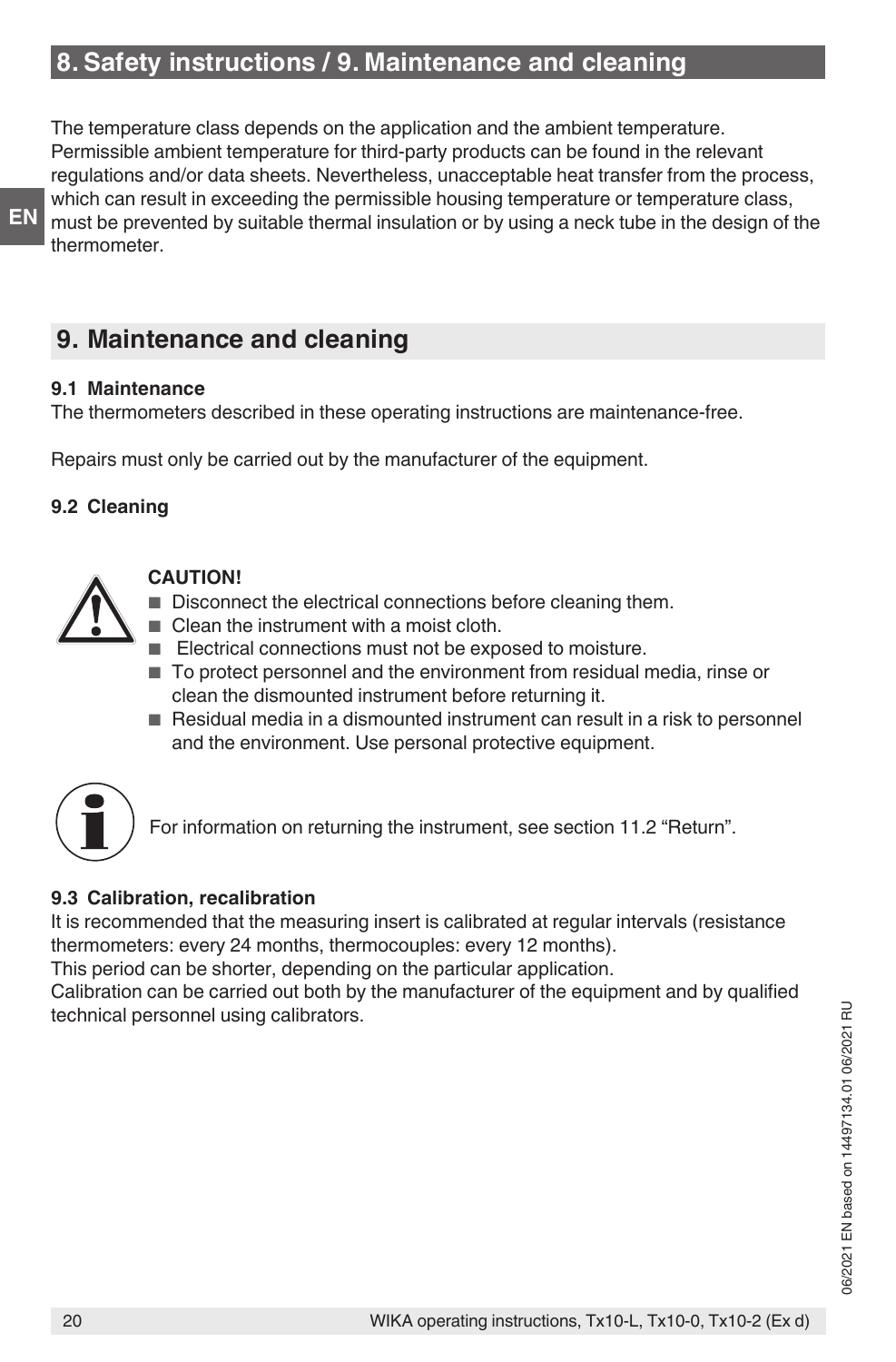# **10. Faults**

# **10. Faults**

| <b>Faults</b>                                                      | Causes                                                                                               | <b>Actions</b>                                                                                                                                            |
|--------------------------------------------------------------------|------------------------------------------------------------------------------------------------------|-----------------------------------------------------------------------------------------------------------------------------------------------------------|
| No signal/line break                                               | Mechanical load too high or<br>overtemperature                                                       | Replacement of the sensor or the<br>measuring insert with a suitable version                                                                              |
| <b>Erroneous</b><br>measured<br>values                             | Sensor drift caused by<br>overtemperature                                                            | Replacement of the sensor or the<br>measuring insert with a suitable version                                                                              |
|                                                                    | Sensor drift caused by<br>chemical attack                                                            | Use of a suitable thermowell                                                                                                                              |
| <b>Erroneous</b><br>measured<br>values (too low)                   | Entry of moisture into cable or<br>measuring insert                                                  | Replacement of the sensor or the<br>measuring insert with a suitable version                                                                              |
| <b>Erroneous measured</b><br>values and response<br>times too long | Wrong mounting geometry, for<br>example mounting depth too<br>deep or heat dissipation too high      | The temperature-sensitive area of the<br>sensor must be inside the medium, and<br>surfaces must be ungrounded                                             |
|                                                                    | Deposits on the sensor or<br>thermowell                                                              | Remove deposits                                                                                                                                           |
| <b>Erroneous</b><br>measured values<br>(of thermocouples)          | Parasitic voltages (thermal<br>voltages, galvanic voltage) or<br>wrong equalisation line             | Check polarity<br>Use of a suitable equalisation line                                                                                                     |
| Indication of the<br>measured value<br>jumps                       | Cable break in connecting<br>cable or loose contact<br>caused by mechanical<br>overload              | Replacement of the sensor or<br>measuring insert with a suitable design,<br>for example fitted with strain relief or a<br>thicker conductor cross-section |
| <b>Corrosion</b>                                                   | Composition of the medium<br>not as expected or modified<br>or wrong thermowell material<br>selected | Analyse medium and then select a<br>more-suitable material or replace<br>thermowell regularly                                                             |
| <b>Signal interference</b>                                         | Stray currents caused by electric<br>fields or earth loops                                           | Use of screened connecting cables,<br>increase in the distance to motors and<br>power lines                                                               |
|                                                                    | Earth loops                                                                                          | Elimination of potentials, use of<br>galvanically isolated transmitter<br>supply<br>isolators or transmitters                                             |



# **WARNING!**

If the fault cannot be rectified by means of these measures, the instrument must be switched off immediately. Also check to make sure that there are no signals and take measures to ensure protection against unintended restart. Contact the manufacturer. If you need to return the instrument, follow the instructions in section 11.2.

# **List of critical failures:**

- 1. The integrity of the housing is compromised.
- 2. The integrity of the cable insulation and/or cable entry is compromised.
- 3. The temperature measurement function is impaired.
- 4. Measuring deviation is outside the permissible limits.

**EN**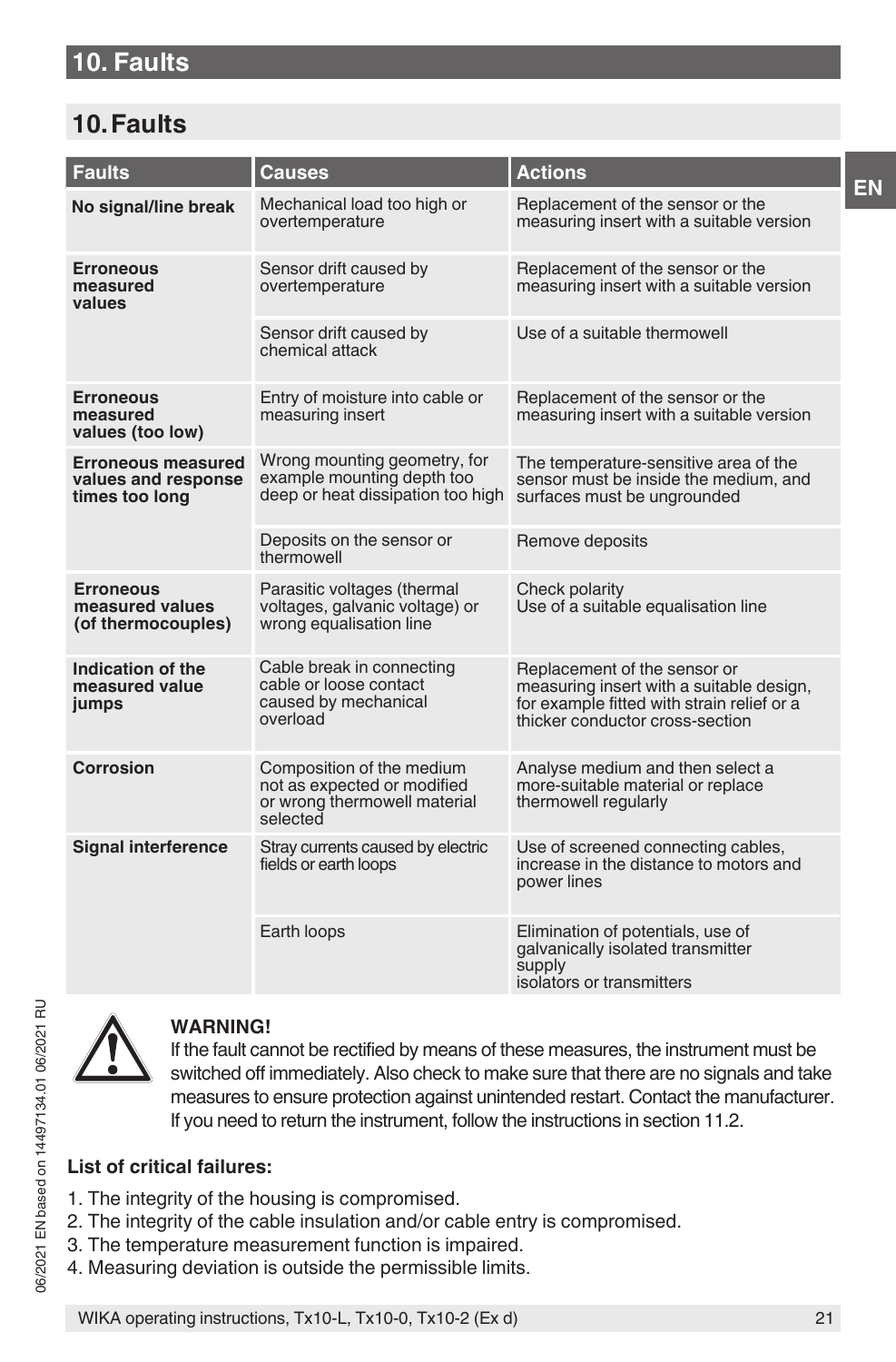# **11. Dismounting, return and disposal**



## **CAUTION!**

Residual media in dismounted instruments can result in a risk to personnel, the environment and the equipment. Take sufficient precautionary measures.

## **11.1 Dismounting**



**CAUTION!** Risk of burns! Allow the instrument to cool down sufficiently before dismounting it! During dismounting, there is a risk of sudden release of pressurised hot medium.

Only disconnect the thermometer once the system has been depressurised!

## **11.2 Return**



## **CAUTION!**

**Before returning the instrument, carefully read the following information:** Any equipment sent to WIKA must be cleaned of hazardous media (acids, alkalis, solutions, etc.)

When returning the instrument, use the original packaging or suitable transport packaging.

# **To avoid any damage:**

- 1. Wrap the instrument in an antistatic plastic film.
- 2. Place the instrument in a container with impact protection material. Evenly distribute the impact protection material over the entire circumference of the container.
- 3. If possible, place a desiccant bag in the transport container.
- 4. Attach a warning label to the transport container, indicating that it contains highly sensitive equipment.



Information on the return procedure can be found in the "Service" section of the local website.

# **11.3 Disposal**

Incorrect disposal may pose a risk to the environment.

Instrument components and packaging materials must be disposed of